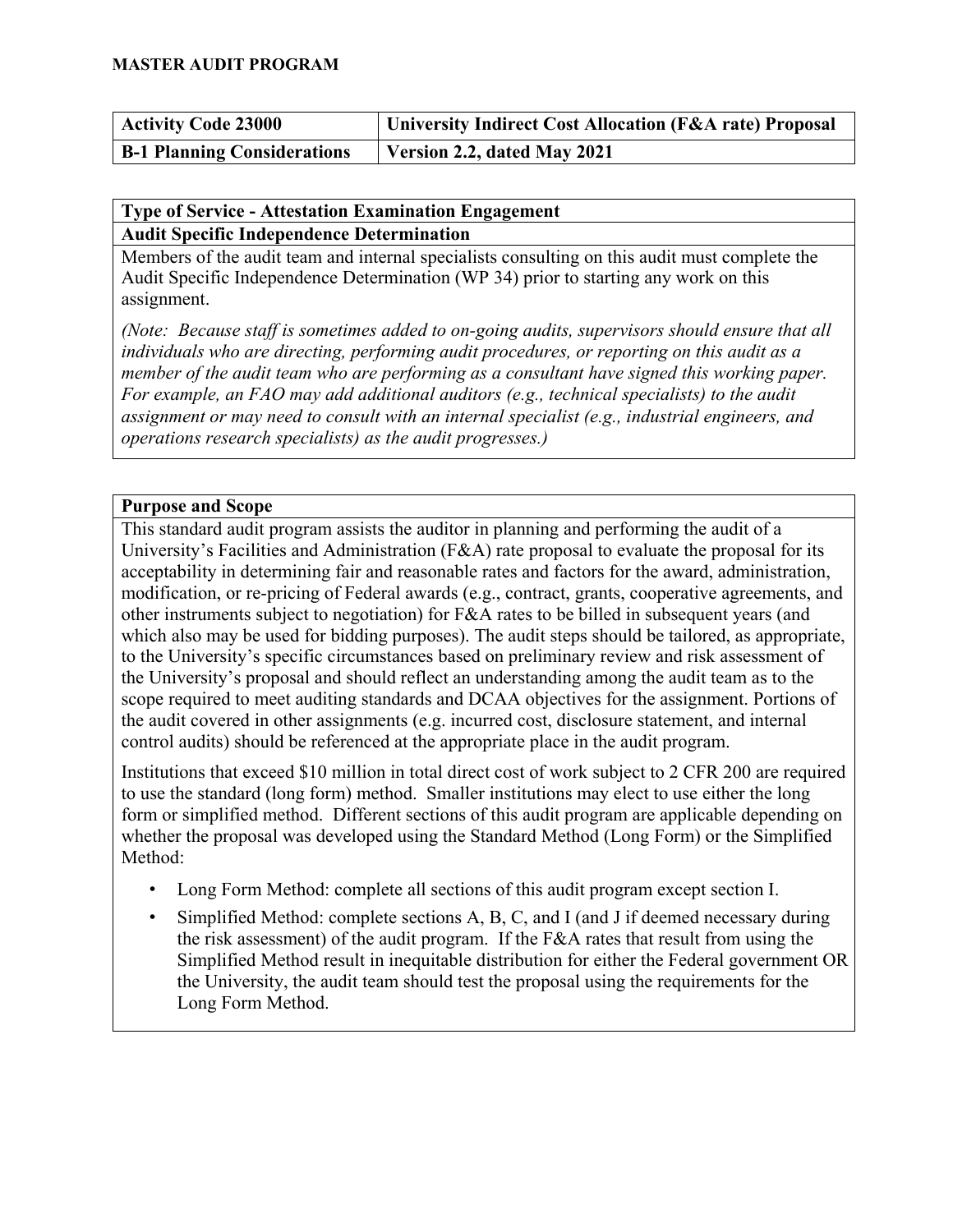### **Purpose and Scope**

The audit program can also be used when the University updates an initial submission during the year. The audit team should gain an understanding of the changes between the initial and the revised submission and perform a risk assessment to tailor appropriate audit coverage. The audit team should focus on the updates, as an entire new audit may not be required. The audit team may only need to perform analytical procedures on the updated portion and combined with the tests of details performed in the audit of the initial proposal to support compliance with GAGAS. Auditors are reminded that transaction testing is only one form of tests of details. Testing the underlying assumptions supporting the budgetary amounts for reasonableness is also a test of details. F&A rate proposals are based on historical amounts (cost incurred during the base year), rather than estimates and transaction testing may be necessary if no other testing of the base-year amounts has been completed.

- 1. This audit program is designed to provide general guidance for evaluating whether the University's proposed indirect rates comply with 2 CFR 200, CAS, FAR, DFARS and other Agency Supplements, if applicable.
- 2. This audit program covers the audits of proposed F&A rates submitted for the purpose of establishing a formal rate agreement for use of the rates in subsequent years. Most universities request predetermined and/or fixed-rates in an F&A proposal. The negotiated rates can be used for multiple years and each type of rate poses a different level of risk. Definitions of these rates are as follows:
	- Predetermined Rate Predetermined rates create more risk for both the government and the University because they are not subject to adjustment if actual results vary significantly from estimated costs. Predetermined rates are applicable to the specified current or future period. When predetermined rates are established, the University will not submit a final indirect cost rate or direct cost proposal for periods where the predetermined rate is applied (the CFAO may use the Single Audit report results or a closing statement audit to close out the award). Therefore, no adjustments or refunds are made to awards even if the actual rate is significantly higher or lower than the negotiated predetermined rate.
	- Fixed Rate with carry-forward provisions A fixed rate with carry-forward provision means an indirect cost rate that has the same characteristic as a predetermined rate, except that the variance between estimated costs and the actual costs for the period covered by the rate is carried forward as an adjustment to subsequent period rate computations. A direct cost proposal will be submitted for each fiscal year to determine the carry-forward amount for any years in which a fixed rate was negotiated.
- 3. The scope of audit will generally depend on individual circumstances and audit procedures must be tailored based on the results of the risk assessment, but as a minimum, the scope should include steps to determine the following:
	- a. rate computations are mathematically correct
	- b. allocation bases and indirect costs are reasonable and consistent with the University's internal plans
	- c. rate data are valid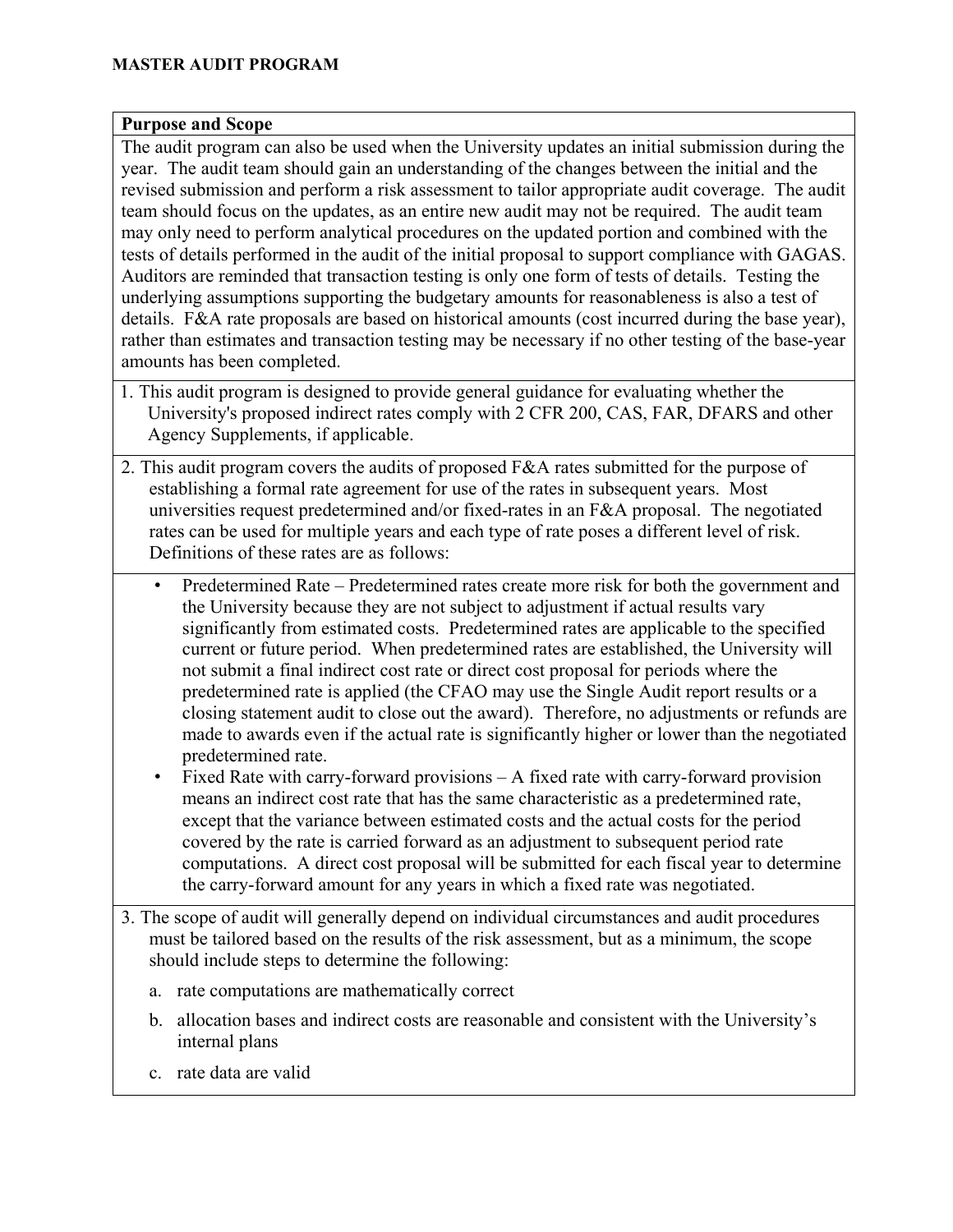### **Other Planning Considerations**

Prior to commencing the audit, review Agency guidance that may impact the audit and adjust the scope and procedures appropriately.

#### **References**

- 1. CFR 200, including Appendix III FPRAs, and FAR 15.408, FAR Table 15-2, and FAR 42.1701, if applicable.
- 2. FAR/DFARS/Other Agency Supplements Parts 30 and 31, and CAS, if applicable.
- 3. CAM 8-103.1 Educational Institutions CAS
- 4. CAM Appendix B--- Specialist Assistance
- 5. CAM 10-200 Audit Report Format and Contents (General)
- 6. Cost Allocation Services Best Practices Manual for reviewing Institutions of Higher Education Long-Form F&A Cost Rate Proposals – available through the DHHS website at<https://rates.psc.gov/fms/dca/c%26u.html> (copy and paste link into web browser and select link to "CAS Best Practices Manual".

| <b>B-01 Preliminary Steps</b>                                                                                                                                                                                                                                                                                                                               | <b>WP Reference</b> |
|-------------------------------------------------------------------------------------------------------------------------------------------------------------------------------------------------------------------------------------------------------------------------------------------------------------------------------------------------------------|---------------------|
| Version 2.2, dated May 2021                                                                                                                                                                                                                                                                                                                                 |                     |
| 1. Review the audit request to determine the nature and objective of the audit.<br>Note any specific information requested and contact the requestor to obtain<br>clarifications of the request, as well as to discuss any concerns that the<br>cognizant federal agency officer (CFAO) might have.                                                         |                     |
| 2. Review the proposal package for adequacy using the appropriate Adequacy<br>Checklist, included in the audit program as WP 33a for Long Form Method<br>proposals and WP 33b for Simplified Method proposals. If you identify<br>proposal inadequacies during the adequacy assessment, discuss them with<br>the CFAO and recommend a course of action.     |                     |
| 3. Coordinate with the University (and CFAO) and obtain a walkthrough of the<br>proposal to gain an understanding of the basis for the proposed rates and to<br>identify related supporting documentation. Invite the CFAO to attend the<br>walkthrough. As part of this walkthrough, discuss any inadequacies<br>identified and require the University to: |                     |
| a. Explain the basis for significant pools, bases and cost elements                                                                                                                                                                                                                                                                                         |                     |
| b. Explain the processes used to develop the proposed rates                                                                                                                                                                                                                                                                                                 |                     |
| c. Explain the internal controls/policies and procedures related to the<br>development of the proposal and the underlying data                                                                                                                                                                                                                              |                     |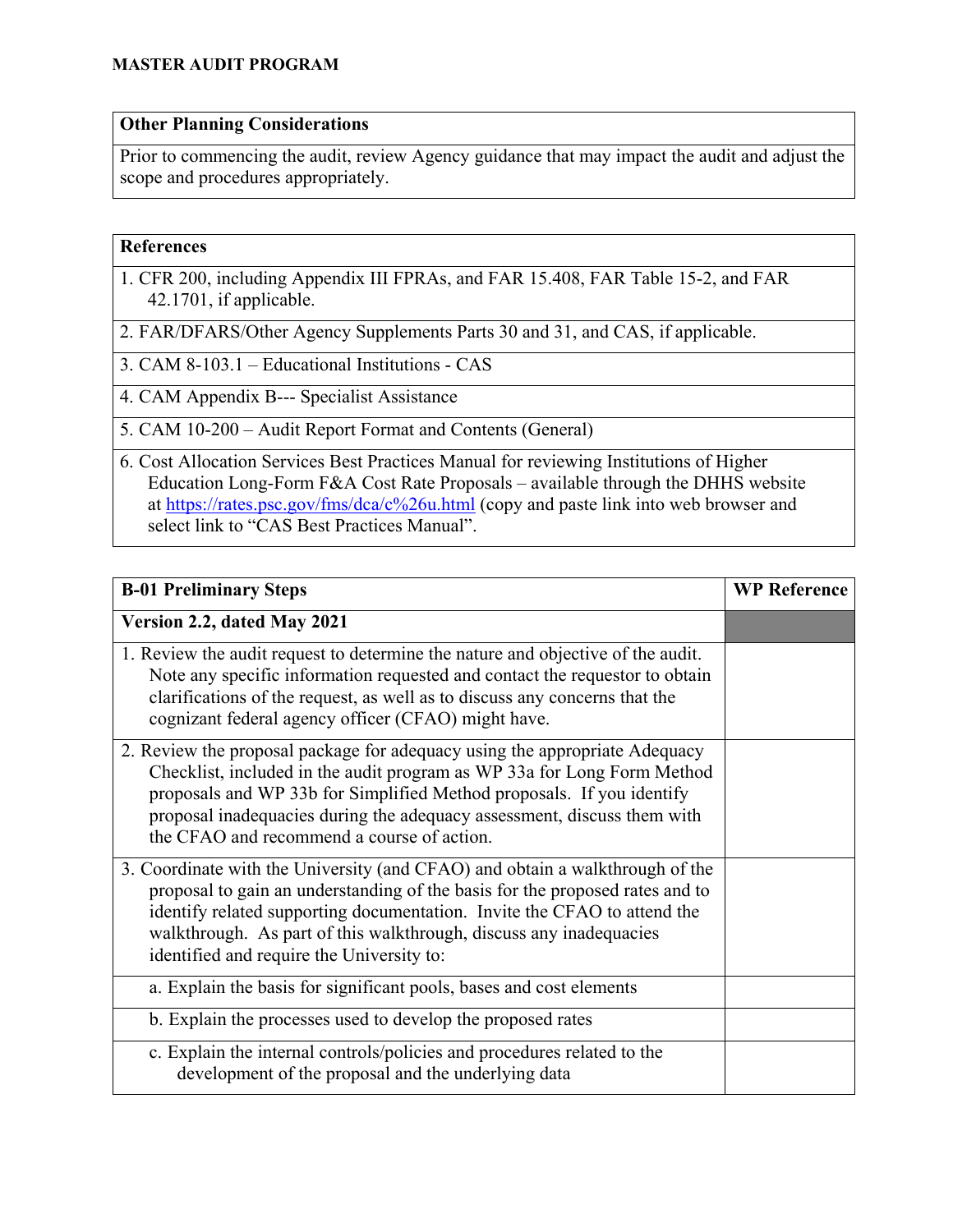# **MASTER AUDIT PROGRAM**

| <b>B-01 Preliminary Steps</b>                                                                                                                                                                                                                                                                                                     | <b>WP Reference</b> |
|-----------------------------------------------------------------------------------------------------------------------------------------------------------------------------------------------------------------------------------------------------------------------------------------------------------------------------------|---------------------|
| d. Demonstrate how the amounts for the significant pools, bases, cost<br>elements and factors are derived                                                                                                                                                                                                                         |                     |
| e. Demonstrate how historical trend data was considered in the<br>development of the proposed F&A rates                                                                                                                                                                                                                           |                     |
| f. Demonstrate that the homogeneity of pool costs and allocation bases used<br>are appropriate if alternative allocation methodologies were used                                                                                                                                                                                  |                     |
| g. Request a listing of internal audits, special studies, or external reports<br>that may be relevant to the subject matter. If an audit or study was<br>performed that directly impacts the subject matter, request the<br>University provide a copy of the relevant reports using the guidance in<br>CAM 2-306.1                |                     |
| h. Identify significant items that were updated or revised from the previous<br>proposal, and the overall impact of the changes                                                                                                                                                                                                   |                     |
| i. At the conclusion of the walkthrough, summarize with the University any<br>additional items/data needed to perform the audit that were not<br>furnished with the F&A rate proposal or were not provided during the<br>walkthrough.                                                                                             |                     |
| 4. Make a final determination of overall adequacy based on initial adequacy<br>review and results of the walkthrough. If inadequate, discuss with the<br>University and requestor and follow-up in writing identifying the specific<br>concerns and recommend the CFAO return the proposal to the University.                     |                     |
| 5. Notify the appropriate contracting officer of the start of the risk assessment<br>and that the expected completion date will be provided in a formal<br>acknowledgment once the risk assessment is complete. The<br>acknowledgement process should be performed in accordance with CAM 4-<br>104.                              |                     |
| 6. Review briefs of the awards and contracts to determine the applicable criteria<br>and if there are any special terms and conditions that need to be addressed<br>in the audit procedures. If briefs have not been prepared, the auditor should<br>consider preparing briefs for significant awards.                            |                     |
| 7. If the University submits a disclosure statement (D/S-2), verify that the<br>CFAO has determined the disclosure statement to be adequate and<br>compliant and obtain a current copy of the approved D/S-2 for use in<br>identifying material and relevant CAS to develop appropriate procedures to<br>test for CAS compliance. |                     |
| 8. Compare the last audited pool costs to the base-year costs used to develop the<br>proposed F&A rates and identify significant increases/decreases between<br>the audited and proposed amounts. Document the impact of any significant<br>differences and modify the audit program to address the risk.                         |                     |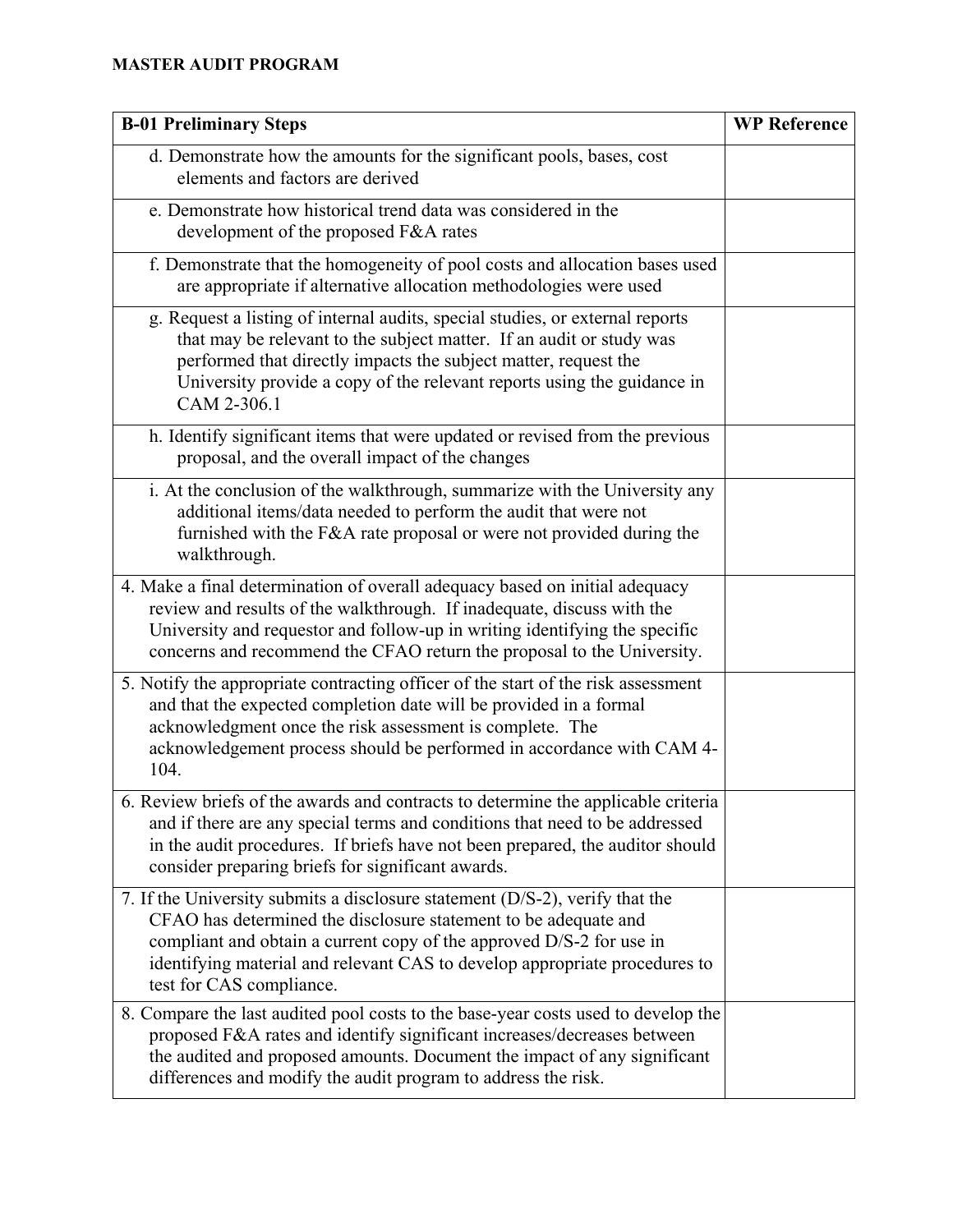| <b>B-01 Preliminary Steps</b>                                                                                                                                                                                                                                                                                          | <b>WP Reference</b> |
|------------------------------------------------------------------------------------------------------------------------------------------------------------------------------------------------------------------------------------------------------------------------------------------------------------------------|---------------------|
| 9. Determine if the University used an alternative allocation base for<br>administrative costs (See 2 CFR 200, Appendix III, Section C.9) and<br>document the impact on the scope of this audit. Modify the audit program<br>steps as necessary to address the impact.                                                 |                     |
| 10. Document the materiality and sensitivity of the F&A rates by obtaining and<br>analyzing the proposed dollar value of the pools and bases included in the<br>significant rates (such as research costs) and summarize the impact on the<br>audit scope of these factors in WP B, Section 1.                         |                     |
| 11. Review the University's governing board's minutes related to major<br>decisions that affect the organization and operations of the University and<br>document any impact on the subject matter.                                                                                                                    |                     |
| 12. Obtain and review any Memoranda of Understanding or advance<br>agreements relevant to the proposal, and document the impact on the scope<br>of audit.                                                                                                                                                              |                     |
| 13. Internal Control                                                                                                                                                                                                                                                                                                   |                     |
| a. Review the most recent results of recent Single Audit reports and<br>document the impact of any internal control deficiencies that may have<br>a material impact on the proposal.                                                                                                                                   |                     |
| b. Document your understanding of the key internal controls related to<br>development of the proposed rates, cost, or other factors included in the<br>proposal and the impact on the audit scope. Note: Internal control<br>cannot be assessed below maximum unless the control has been tested<br>for effectiveness. |                     |
| 14. Review permanent files and prior/in-process audits to determine if previous<br>audits included findings and recommendations that relate to the subject<br>matter.                                                                                                                                                  |                     |
| a. Summarize the impact on audit scope of these factors in WP B. Items that<br>may indicate significant and relevant inherent risk factors include, but<br>are not limited to:                                                                                                                                         |                     |
| Audit leads, including University mandatory disclosures, if required<br>by FAR 52.203-13(b)(3)(i)                                                                                                                                                                                                                      |                     |
| Prior audit findings<br>٠                                                                                                                                                                                                                                                                                              |                     |
| Outstanding findings of noncompliance (2 CFR 200, FAR and CAS)                                                                                                                                                                                                                                                         |                     |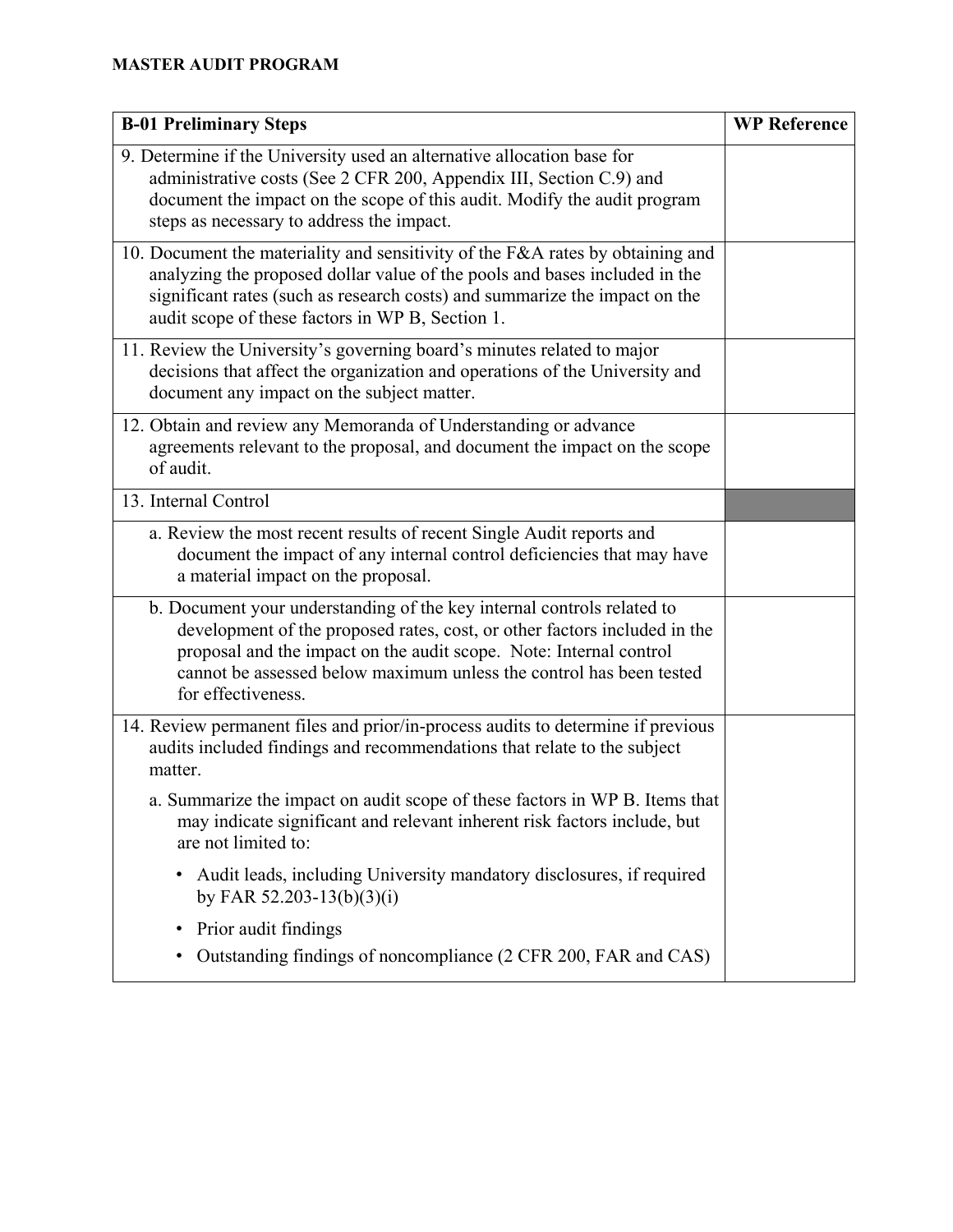# **MASTER AUDIT PROGRAM**

| <b>B-01 Preliminary Steps</b>                                                                                                                                                                                                                                                                                                                                                                                 | <b>WP Reference</b> |
|---------------------------------------------------------------------------------------------------------------------------------------------------------------------------------------------------------------------------------------------------------------------------------------------------------------------------------------------------------------------------------------------------------------|---------------------|
| • Cost avoidance recommendations from recent operations audits<br>• Disclosed accounting practice changes<br>• Planned or executed reorganizations, mergers, acquisitions, or<br>divestitures                                                                                                                                                                                                                 |                     |
| • University cost savings or cost reduction initiatives                                                                                                                                                                                                                                                                                                                                                       |                     |
| • Memoranda of Understanding or Advance Agreements • Governing<br>board's minutes                                                                                                                                                                                                                                                                                                                             |                     |
| b. If there were findings or issues material to the subject matter, document<br>this information in the risk assessment and perform the following<br>procedures:                                                                                                                                                                                                                                              |                     |
| (1) Ask University management if corrective actions were taken to<br>address findings and recommendations that are relevant to the<br>subject matter of audit. If yes, have the University explain the<br>corrective actions taken and document any additional audit<br>procedures needed to test the corrective actions, or document why<br>no additional actions are necessary. (GAGAS 7.13)                |                     |
| (2) Document the results of the inquiry and the impact of the corrective<br>actions to the subject matter.                                                                                                                                                                                                                                                                                                    |                     |
| 15. Review permanent file to determine if the University has previously<br>provided other studies or audits (e.g., summary listing of internal audits or<br>external audit reports) that directly relate to the subject matter. If there are<br>no other studies or audits, document that information in the working papers<br>and perform the procedures below.                                              |                     |
| a. Ask University management if internal audits were performed. If yes,<br>request the University provide a summary listing of the internal audits<br>that would assist us in understanding and evaluating the efficacy of the<br>internal controls relevant to the subject matter of the audit.                                                                                                              |                     |
| b. If the review of the perm file or discussions with the University<br>identifies relevant internal audits (See CAM 4-202 for guidance related<br>to obtaining and using internal audit reports):                                                                                                                                                                                                            |                     |
| Determine if access to specific reports is necessary (i.e., there must<br>$\bullet$<br>be a nexus between the internal audit reports and the scope of this<br>specific assignment) to complete the evaluation of the relevant<br>internal controls to support the risk assessment or audit procedures<br>related to the subject matter of the audit. Document the results of the<br>determination in writing. |                     |
| Request any necessary reports. The request should include<br>$\bullet$<br>information on how the internal audit report is relevant to the DCAA<br>audit. Place a copy of the request in the assignment administrative<br>working papers.                                                                                                                                                                      |                     |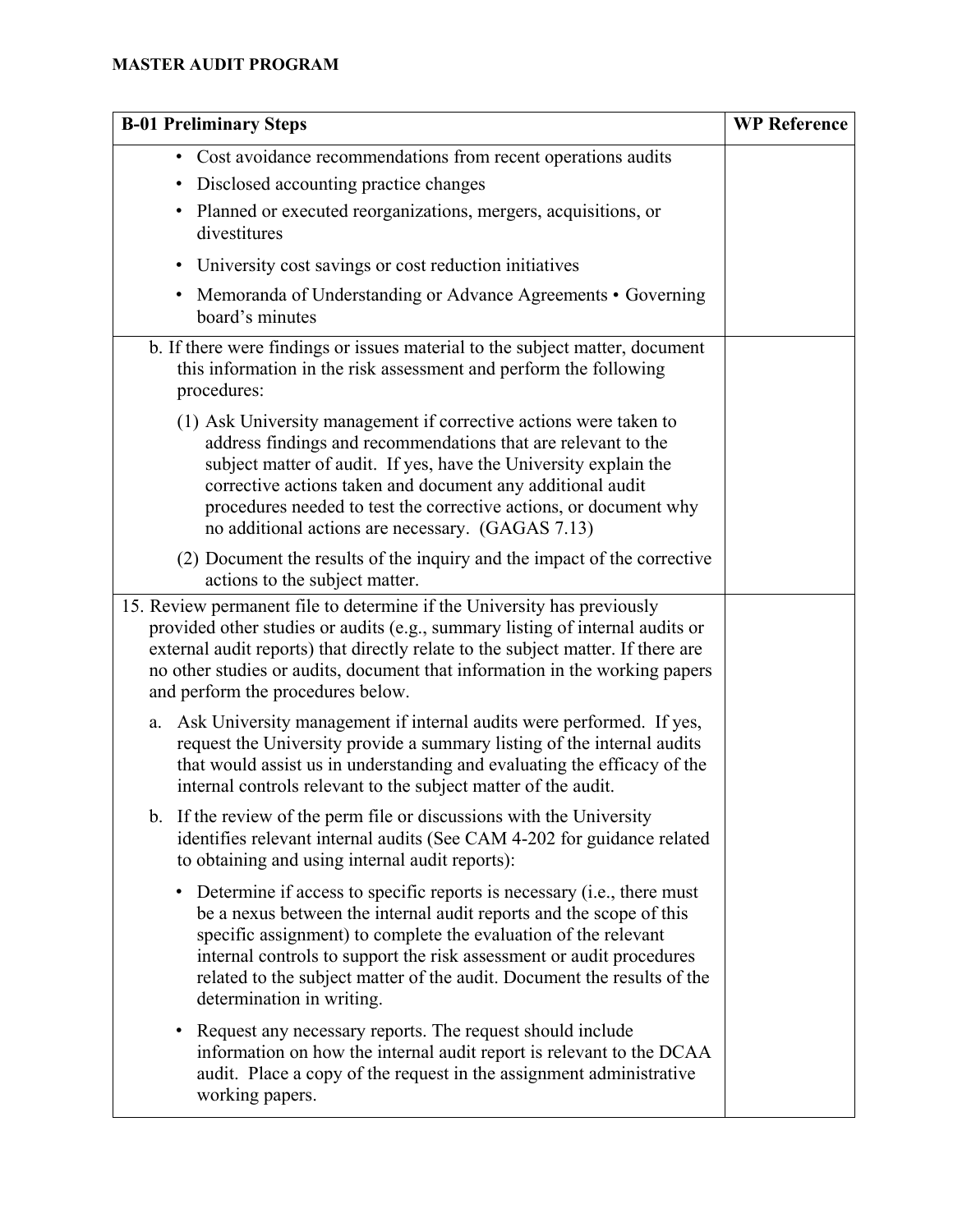| <b>B-01 Preliminary Steps</b>                                                                                                                                                                                                                                                                                                                                                                                   | <b>WP Reference</b> |
|-----------------------------------------------------------------------------------------------------------------------------------------------------------------------------------------------------------------------------------------------------------------------------------------------------------------------------------------------------------------------------------------------------------------|---------------------|
| • Document the results of the inquiries, including the University's<br>response received for any request for access to internal audit reports.<br>(If access was not granted include the University's rationale or<br>justification for not granting access)                                                                                                                                                    |                     |
| c. If the review of the perm file or discussions with the University<br>identifies relevant other audits or studies:                                                                                                                                                                                                                                                                                            |                     |
| (1) Obtain publicly available information for the other Government<br>agency audits (e.g., websites for DoD IG or other IGs, service audit<br>agencies, etc.).                                                                                                                                                                                                                                                  |                     |
| (2) Make appropriate adjustments to your risk assessment and plan<br>procedures based on the reported findings.                                                                                                                                                                                                                                                                                                 |                     |
| d. Determine if additional audit procedures are needed to respond to<br>identified risk and modify the audit program accordingly.                                                                                                                                                                                                                                                                               |                     |
| 16. General Administrative Cost Rate Caps                                                                                                                                                                                                                                                                                                                                                                       |                     |
| a. If the University did not request a waiver of capped administrative costs<br>(26% of MTDC) pursuant to DFARS 231.303, for the total of General<br>Administration and General Expenses, Departmental<br>Administration, Sponsored Projects Administration, and Student<br>Administration and Services, design audit procedures to test whether<br>the University properly implemented the administrative cap. |                     |
| b. If the administrative costs were uncapped, adjust audit procedures on<br>WP F-01 as appropriate considering materiality (e.g., the amount of<br>questioned cost that would be material to impact the rate, consider high<br>risk accounts and significant changes in pool dollars by account, etc.).                                                                                                         |                     |
| 17. Consider the Government participation in the proposed F&A rates.<br>Determine if there are significant changes from the prior year F&A rate<br>proposal, assess the materiality, and determine the impact on the scope of<br>this audit.                                                                                                                                                                    |                     |
| 18. Perform a high level trend analysis at the total indirect pool/base level to<br>assess the risk of ineffective controls over development of proposed F&A<br>rates:                                                                                                                                                                                                                                          |                     |
| a. Document the impact of any organizational structure changes, unusual<br>events, or accounting changes where the base year data may not be<br>appropriate or may require adjustment.                                                                                                                                                                                                                          |                     |
| b. Compare the total proposed pool and base costs and the resulting rates, to<br>the actual pool, base, and resulting rates for a relevant historical period.<br>(Consider how accurately the prior negotiated rates compared to the<br>actual rates for the years the rates were used).                                                                                                                        |                     |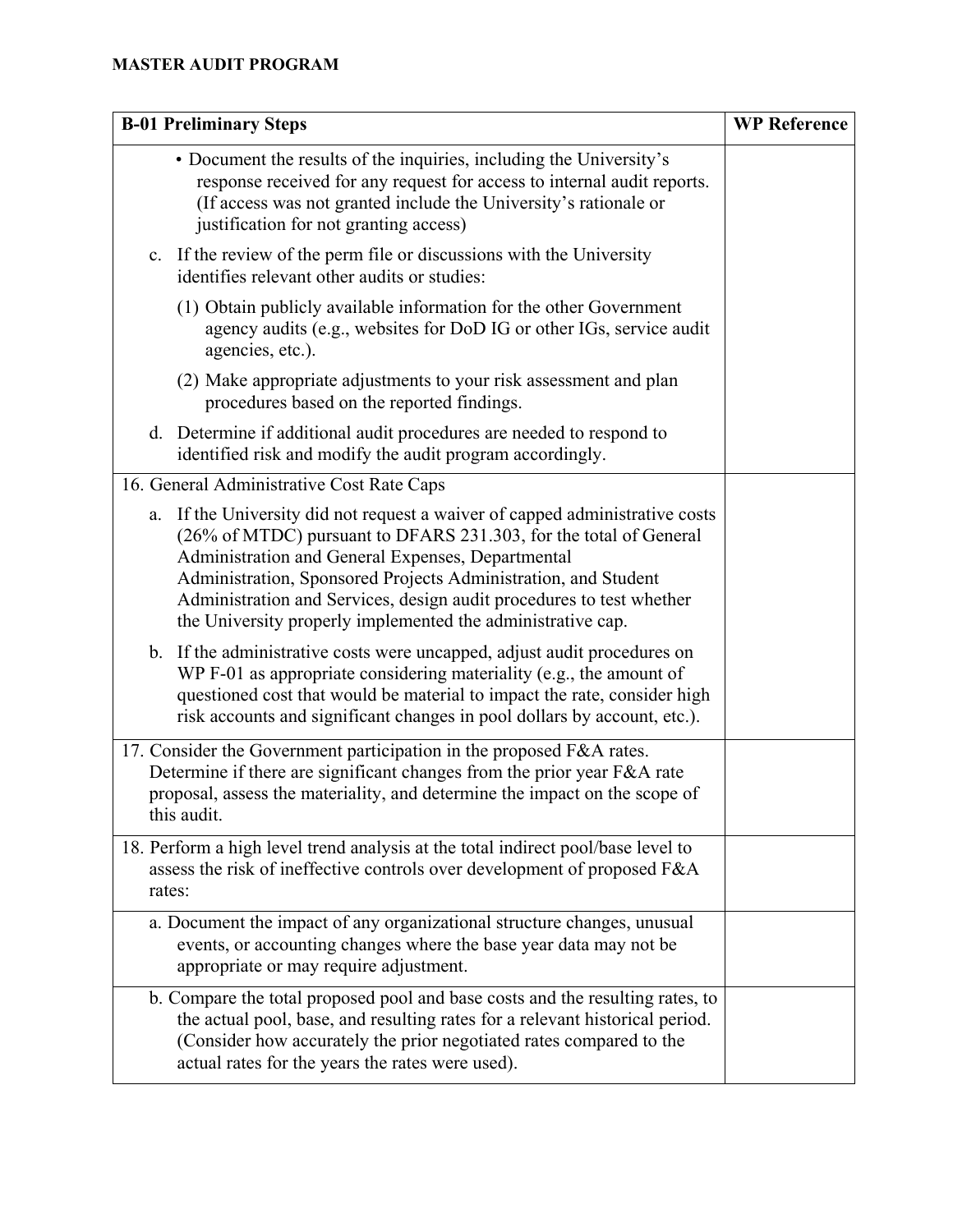| <b>B-01 Preliminary Steps</b>                                                                                                                                                                                                                                                                                                                                                | <b>WP Reference</b> |
|------------------------------------------------------------------------------------------------------------------------------------------------------------------------------------------------------------------------------------------------------------------------------------------------------------------------------------------------------------------------------|---------------------|
| 19. Compare the cost step-down schedule to the schedule provided with prior<br>year proposals to identify any significant indirect pools that require in-<br>depth review.                                                                                                                                                                                                   |                     |
| 20. Review past proposals and audit files for both F&A rate and direct cost rate<br>(incurred cost) proposals to obtain pertinent history and trend data on total<br>indirect costs by indirect pool (building/equipment, depreciation, G&A,<br>interest, etc.)                                                                                                              |                     |
| 21. Determine if the University has made any changes in its cost accounting<br>practices relevant to development of F&A rates and document the impact<br>of the changes on the scope of audit and the necessary audit procedures.                                                                                                                                            |                     |
| 22. Document the impact that might result from University organizational<br>structure changes or other unusual events experienced by the University<br>during the period associated with the base-year costs.                                                                                                                                                                |                     |
| 23. During the entrance conference, or other appropriate meeting, make<br>specific inquiries of contractor management and other appropriate parties<br>regarding the following:                                                                                                                                                                                              |                     |
| Their knowledge of any actual, suspected, or alleged fraud or<br>a.<br>noncompliance with laws and regulations affecting the period of time<br>corresponding to the subject matter under audit. (AT-C 205.32)                                                                                                                                                                |                     |
| b. Whether any investigations or legal proceedings, that are significant to<br>the engagement objectives, have been initiated or are in process with<br>respect to the period of time corresponding to the subject matter.<br>(GAGAS 7.14)                                                                                                                                   |                     |
| The existence of other audits and studies (performed by other than<br>c.<br>DCAA) that relate to the subject matter under audit. If yes, have the<br>contractor explain the audits and studies performed, any related<br>findings or recommendations, and any contractor corrective actions<br>taken. (GAGAS 7.13)                                                           |                     |
| Note: Specifically document in the working papers; the inquiries and the<br>corresponding responses as well as how the responses affect the<br>performance of the engagement.                                                                                                                                                                                                |                     |
| 24. Based on the team's understanding of the criteria, subject matter, and the<br>contractor and its environment, hold a planning meeting with the audit<br>team (at a minimum, Supervisor and Auditor) to discuss and identify<br>potential material noncompliances, whether due to error or fraud, that<br>could affect the subject matter. The discussion should include: |                     |
| relevant prior audit experience (e.g., questioned cost, relevant reported<br>accounting system deficiencies),                                                                                                                                                                                                                                                                |                     |
| relevant aspects of the contractor and its environment,                                                                                                                                                                                                                                                                                                                      |                     |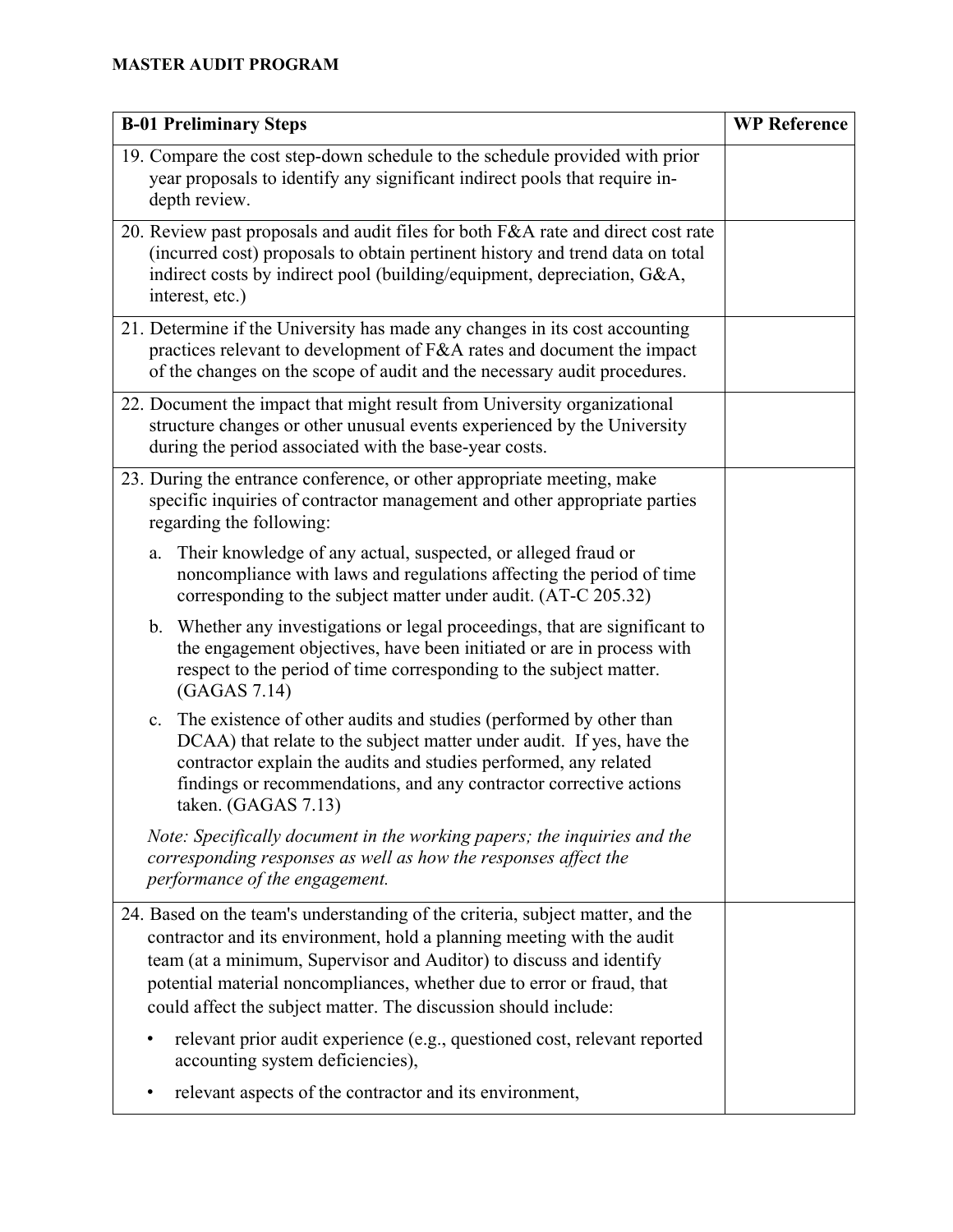| <b>B-01 Preliminary Steps</b>                                                                                                                                                                                                                                                                                                                                                                                                                                                                                                                                                                                       | <b>WP Reference</b> |
|---------------------------------------------------------------------------------------------------------------------------------------------------------------------------------------------------------------------------------------------------------------------------------------------------------------------------------------------------------------------------------------------------------------------------------------------------------------------------------------------------------------------------------------------------------------------------------------------------------------------|---------------------|
| risk of material noncompliance due to fraud (e.g., the extent of financial<br>incentives, pressures to meet budgetary and contractual commitments,<br>and opportunities to commit and conceal fraud). Consider the DoD IG<br>website Fraud Detection Resources for Auditors for common fraud risk<br>factors. Copy link and paste into web browser,                                                                                                                                                                                                                                                                 |                     |
| other known risk factors identified that could materially affect the<br>$\bullet$<br>subject matter, and                                                                                                                                                                                                                                                                                                                                                                                                                                                                                                            |                     |
| the audit team's understanding of relevant key internal controls.<br>$\bullet$<br>Document the factors identified that increase the risk of material<br>noncompliance due to error or fraud that could affect the subject matter,<br>and design audit procedures to respond to the increased risk of material<br>noncompliance.                                                                                                                                                                                                                                                                                     |                     |
| Communication among audit team members should continue as needed<br>throughout the audit regarding the risk of material misstatement and<br>noncompliance due to error or fraud.                                                                                                                                                                                                                                                                                                                                                                                                                                    |                     |
| 25. When the evidence to be obtained during the audit is dependent on<br>computerized information systems, document the audit work previously<br>performed or that will be performed during this audit that supports reliance<br>on the computer-based evidence.                                                                                                                                                                                                                                                                                                                                                    |                     |
| Note: When sufficient work will not be performed to determine reliability,<br>follow the guidance in CAM $10-210.4j$ .                                                                                                                                                                                                                                                                                                                                                                                                                                                                                              |                     |
| 26. Determine and document the need for assist audits on WP B-03.<br>Coordinate, as necessary, with the Field Detachment to determine if<br>assistance is needed.                                                                                                                                                                                                                                                                                                                                                                                                                                                   |                     |
| 27. Determine and document the need for specialist assistance on WP B-03. If<br>specialist assistance is deemed necessary, prepare a detailed request. (See<br>CAM Appendix B). If specialist assistance is necessary to determine the<br>reasonableness of compensation, coordinate with, and provide section U of<br>the audit program to the DCAA Compensation team.                                                                                                                                                                                                                                             |                     |
| 28. From the information gathered in the preceding steps, assess the<br>Government's risk associated with specific pools, bases, cost elements, etc.<br>and tailor your audit scope accordingly. Provide an overall summary of the<br>impact of the risk factors (materiality, sensitivity, fraud, and internal<br>control) on the audit scope. Using this information, tailor the audit steps on<br>the -01 working papers to reflect the audit procedures to be applied that are<br>consistent with the unique circumstances at the University and the risk<br>factors identified. Each -01 working paper should: |                     |
| • Identify audit steps that are not applicable for this examination and the<br>reason the step is not applicable;                                                                                                                                                                                                                                                                                                                                                                                                                                                                                                   |                     |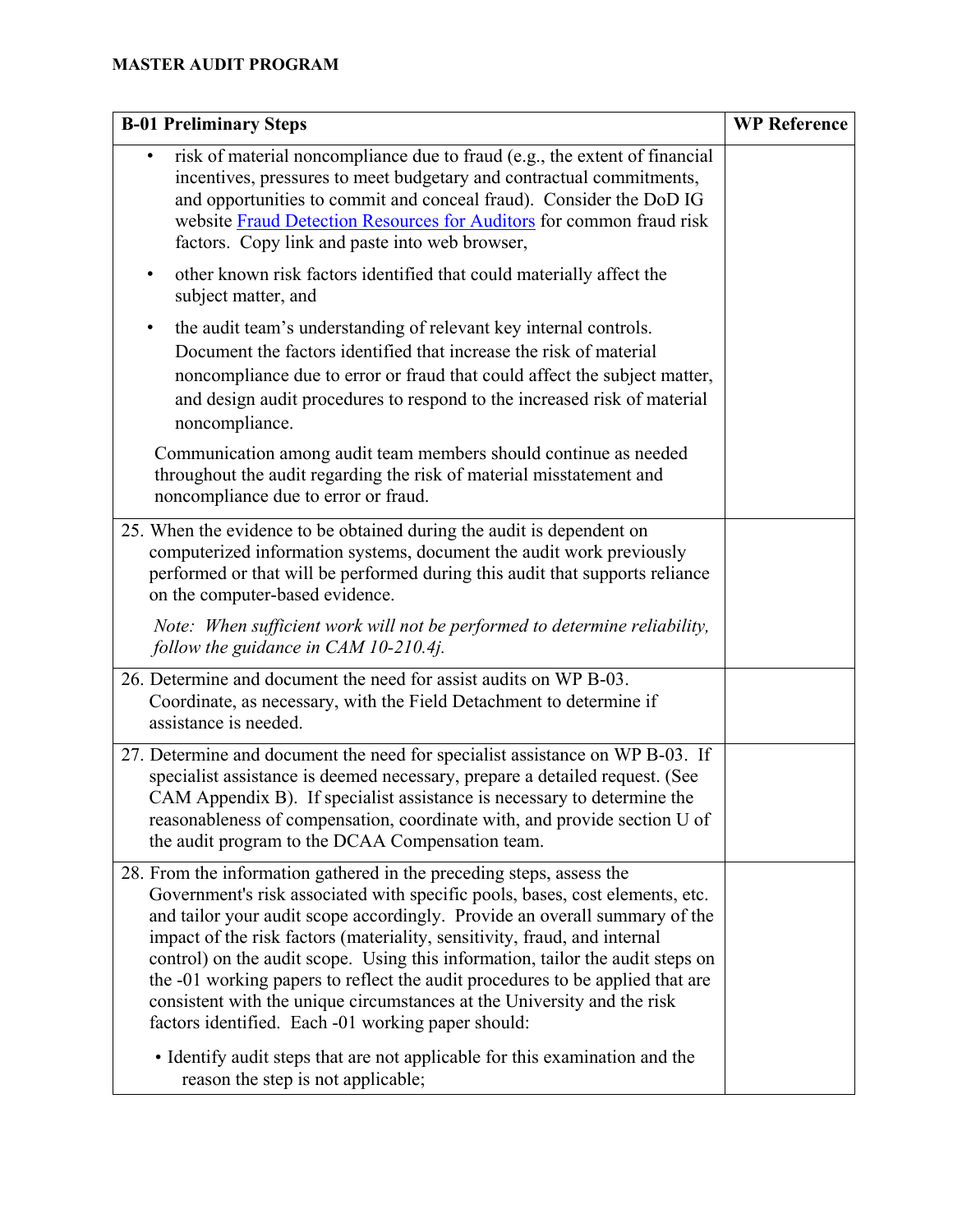# **MASTER AUDIT PROGRAM**

| <b>B-01 Preliminary Steps</b>                                                                                                                                                                                                                                                                                                                                                                                                                                                                                                                                                                                       | <b>WP Reference</b> |
|---------------------------------------------------------------------------------------------------------------------------------------------------------------------------------------------------------------------------------------------------------------------------------------------------------------------------------------------------------------------------------------------------------------------------------------------------------------------------------------------------------------------------------------------------------------------------------------------------------------------|---------------------|
| Modify applicable existing audit steps to reflect the specific<br>circumstances at the University location and the risk factors identified;<br>and                                                                                                                                                                                                                                                                                                                                                                                                                                                                  |                     |
| Add audit steps to address the specific circumstances at the University<br>location and the risk factors identified.                                                                                                                                                                                                                                                                                                                                                                                                                                                                                                |                     |
| 29. The team should discuss the results of the risk assessment and reach an<br>agreement on the (i) planned audit scope, including the detailed audit steps<br>(-01 WPs) to be performed, (ii) timeframe for completing the audit,<br>including the proposed delivery date which will be discussed with the<br>requestor and mutually agreed-to, (iii) milestone plan to ensure timely<br>completion of audit, and (iv) zero-based budget. Document and obtain<br>supervisory approval of the risk assessment and the planned scope of audit<br>for each cost element or F&A rate documented in WP B and -01 WPs.   |                     |
| 30. Contact the requestor and verbally discuss the proposed audit report<br>delivery date to arrive at a mutually agreed-to date. If a wide disparity<br>exists between the CFAO deadline and the amount of time the audit team<br>needs to perform the work, the audit team needs to immediately discuss this<br>disconnect in expectations with the requestor. If an agreed-to date cannot<br>be reached, the audit team should elevate the concerns through the chain of<br>command.                                                                                                                             |                     |
| 31. Arrange and conduct an entrance conference with the University personnel<br>who developed the F&A proposal (rates and factors). Confirm the audit<br>team's understanding of how the rates and factors were developed and<br>discuss the availability of required data and personnel necessary to timely<br>support the audit. Communicate a high-level version of the milestone plan<br>with the University and the CFAO to develop a shared understanding of<br>significant dates and responsibilities (DCAA, CFAO, and the University).<br>If applicable, include a follow up with University management on: |                     |
| a. corrective actions that address previous DCAA audit findings and<br>recommendations,                                                                                                                                                                                                                                                                                                                                                                                                                                                                                                                             |                     |
| other studies or audits that impact the subject matter.<br>b.                                                                                                                                                                                                                                                                                                                                                                                                                                                                                                                                                       |                     |
| 32. Send a final acknowledgment memorandum to the appropriate contracting<br>officer to communicate the audit scope and the agreed-to date.                                                                                                                                                                                                                                                                                                                                                                                                                                                                         |                     |
| 33. Prepare and send a notification letter to the University in accordance with<br>CAM 4-302.3.                                                                                                                                                                                                                                                                                                                                                                                                                                                                                                                     |                     |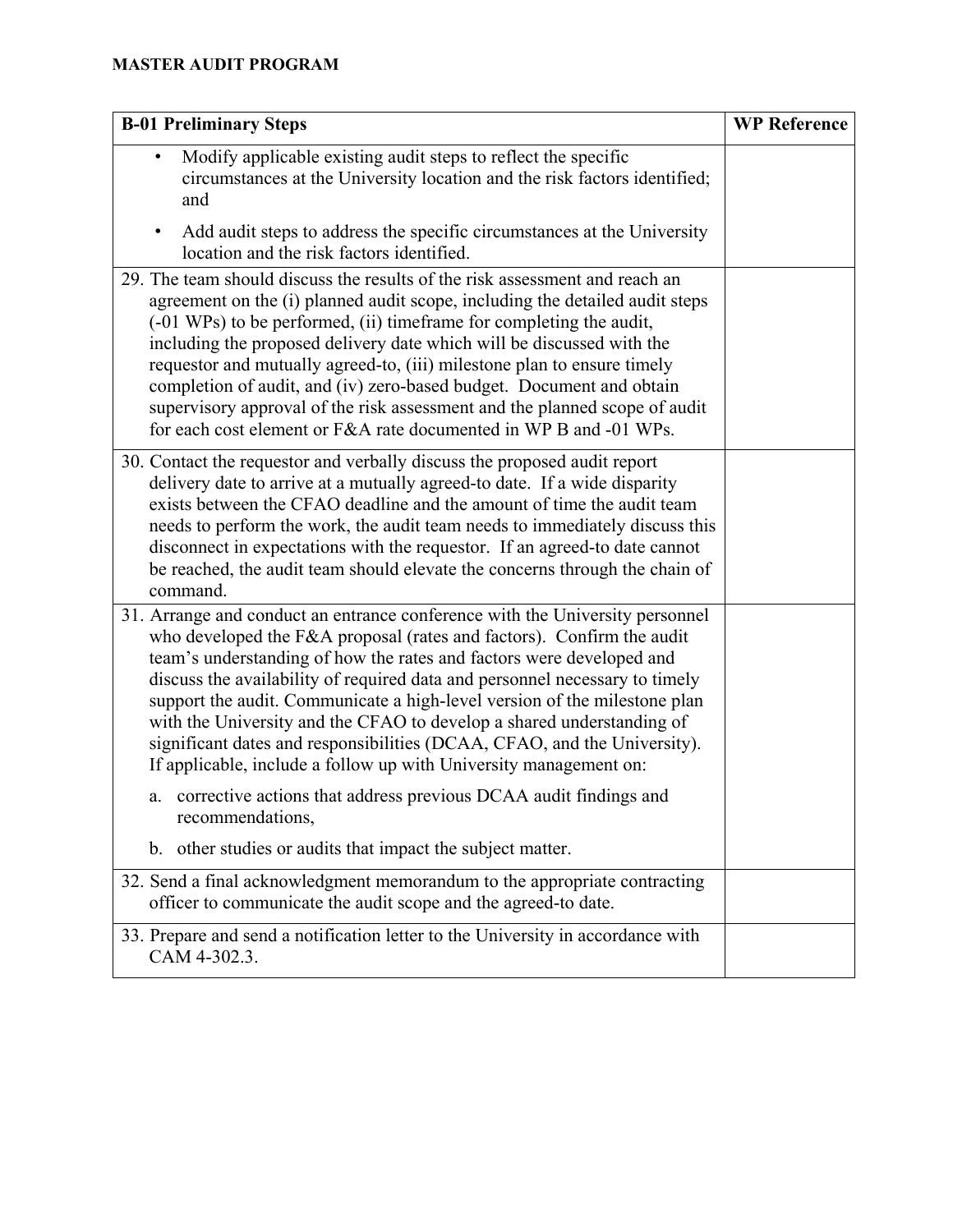| <b>C-01 Reconciliations and Analysis (Long Form Method)</b>                                                                                                                                                                                                                                                                                                                                                                              | <b>WP Reference</b> |
|------------------------------------------------------------------------------------------------------------------------------------------------------------------------------------------------------------------------------------------------------------------------------------------------------------------------------------------------------------------------------------------------------------------------------------------|---------------------|
| Version 2.2, dated May 2021                                                                                                                                                                                                                                                                                                                                                                                                              |                     |
| 1. Evaluate the University's reconciliation of the proposal to the audited<br>financial statements (including all supporting schedules used in the<br>reconciliation process) and determine if the total costs, (direct and indirect<br>F&A costs), included in the F&A cost proposal agree with the audited<br>financial statements. (For example, reconcile CRIS reports to Oracle and<br>Oracle to the audited Financial Statements.) |                     |
| 2. Evaluate if the proposed costs are consistent with the approved budget for<br>the fiscal year. Identify any significant differences and evaluate the<br>rationale for the differences. Design audit procedures to test significant<br>differences as necessary in the appropriate section of the audit program.                                                                                                                       |                     |
| 3. Determine if the proposal is mathematically accurate and that the amounts<br>reconcile between schedules.                                                                                                                                                                                                                                                                                                                             |                     |
| 4. Determine if the proposed costs are significantly different than actual costs<br>incurred in the base year, evaluate the University's methodology and<br>rationale for determining the adjustments and any projected estimates or<br>adjustments on future rates and perform the following:                                                                                                                                           |                     |
| a. Evaluate the rationale for the adjustments for significant differences<br>between base-year amounts and proposed amounts made during the<br>University's reconciliation of the financial statements to the F&A<br>proposal.                                                                                                                                                                                                           |                     |
| b. Verify the accuracy and evaluate the necessity for adjustments and<br>determine if the adjustments include unallowable costs that should be<br>excluded from the indirect cost pools or that should be included in the<br>allocation bases.                                                                                                                                                                                           |                     |
| c. Determine if the adjustments are reasonable, well supported, and<br>justified.                                                                                                                                                                                                                                                                                                                                                        |                     |
| 5. Evaluate the University's rationale for significant differences identified in<br>the risk assessment (B-01, step 8). If additional testing is required, design<br>audit procedures to test for appropriate allocation to appropriate F&A cost<br>categories and reasonableness in the appropriate section of the audit<br>program.                                                                                                    |                     |
| 6. Evaluate the reclassification of costs from the audited financial statements to<br>the F&A cost categories and to the major functions for both direct and<br>indirect cost (including that costs are consistently allocated as direct or<br>indirect in similar circumstances):                                                                                                                                                       |                     |
| a. Determine if the reclassifications are consistent with the University's<br>established/disclosed procedures and practices.                                                                                                                                                                                                                                                                                                            |                     |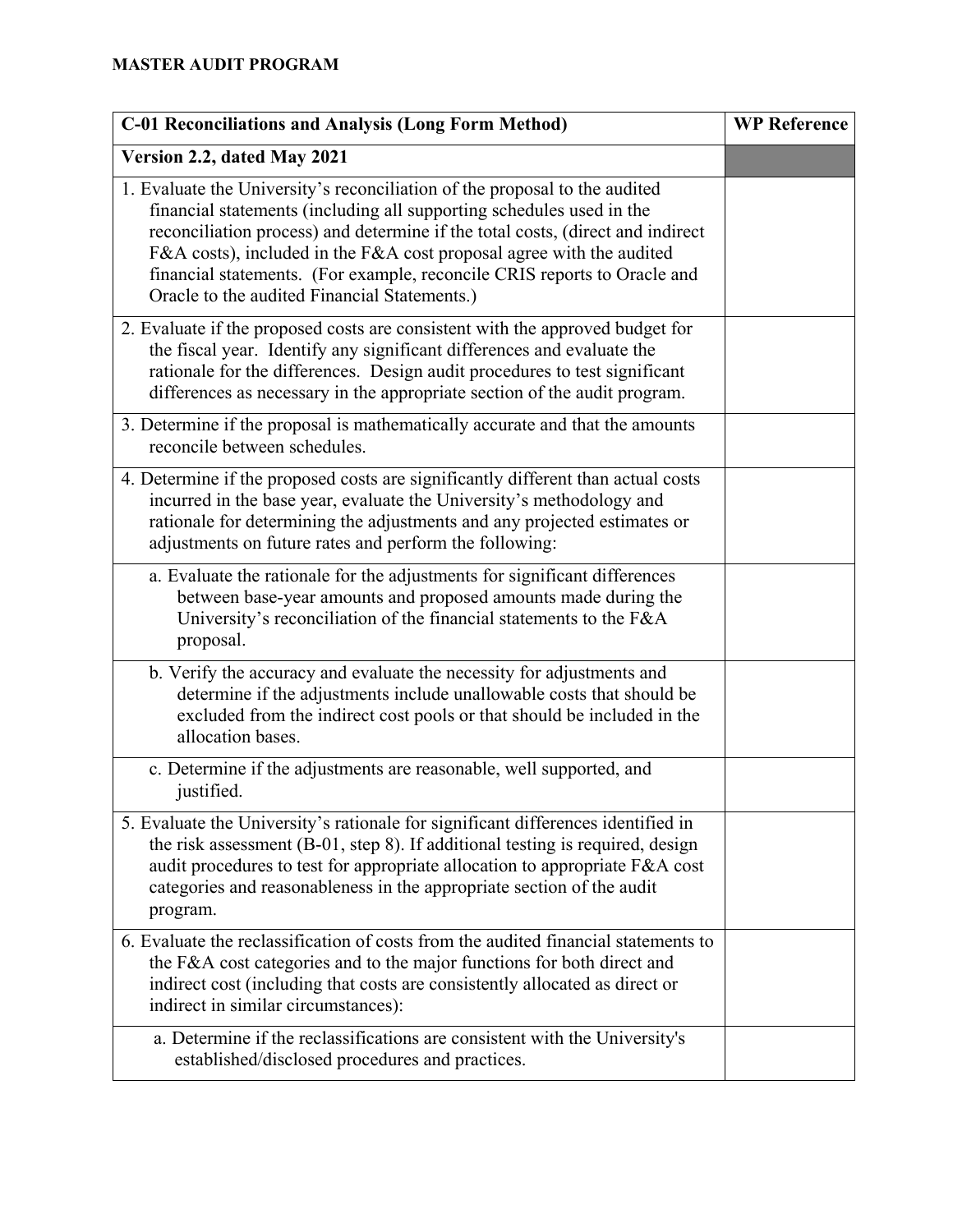| <b>C-01 Reconciliations and Analysis (Long Form Method)</b>                                                                                                                                                                                                                                                                                                                                                                       | <b>WP Reference</b> |
|-----------------------------------------------------------------------------------------------------------------------------------------------------------------------------------------------------------------------------------------------------------------------------------------------------------------------------------------------------------------------------------------------------------------------------------|---------------------|
| b. Determine if the reclassifications are consistent with the requirements of<br>2 CFR 200, Appendix III.                                                                                                                                                                                                                                                                                                                         |                     |
| c. Reclassify costs that are not reasonably classified to appropriate F&A<br>cost categories or major functions and adjust the base and pool amounts<br>accordingly.                                                                                                                                                                                                                                                              |                     |
| 7. Review the F&A accounts (e.g., perform a nomenclature review) to<br>determine if unallowable costs (per 2 CFR 200 Subpart E) and costs<br>resulting from unallowable activities are excluded from the F&A cost pools<br>and are included in the Modified Total Direct Cost (MTDC) allocation<br>base. Design audit procedures as necessary in the appropriate section of the<br>audit program to test for allowability of cost |                     |
| 8. Determine if costs covered by any Memoranda of Understanding or advance<br>agreements are proposed in accordance with those agreements and that the<br>agreements will be valid for the years the proposed rates will be used.<br>Design audit procedures as necessary in the appropriate audit program<br>section to test.                                                                                                    |                     |
| 9. Analyze significant costs by specific cost account and cost element.<br>Compare the amounts proposed to historical experience and trends, and<br>determine if the explanations for any significant increases or decreases are<br>reasonable.                                                                                                                                                                                   |                     |
| 10. Review cost transfers to identify potential changes in accounting practices<br>or cost allocation methods and perform procedures to determine if the cost<br>transfers are necessary and reasonable.                                                                                                                                                                                                                          |                     |
| 11. Determine if the University appropriately excluded costs from the MTDC<br>base (as defined in 2 CFR 200.1) and properly reclassified costs related to<br>research to other activities.                                                                                                                                                                                                                                        |                     |
| 12. If any areas or accounts are identified that require further analysis, design<br>audit procedures in the appropriate section of the audit program to perform<br>testing.                                                                                                                                                                                                                                                      |                     |
| 13. Summarize the results of audit procedures on WP C and modify the other<br>sections of this audit program based on those results.                                                                                                                                                                                                                                                                                              |                     |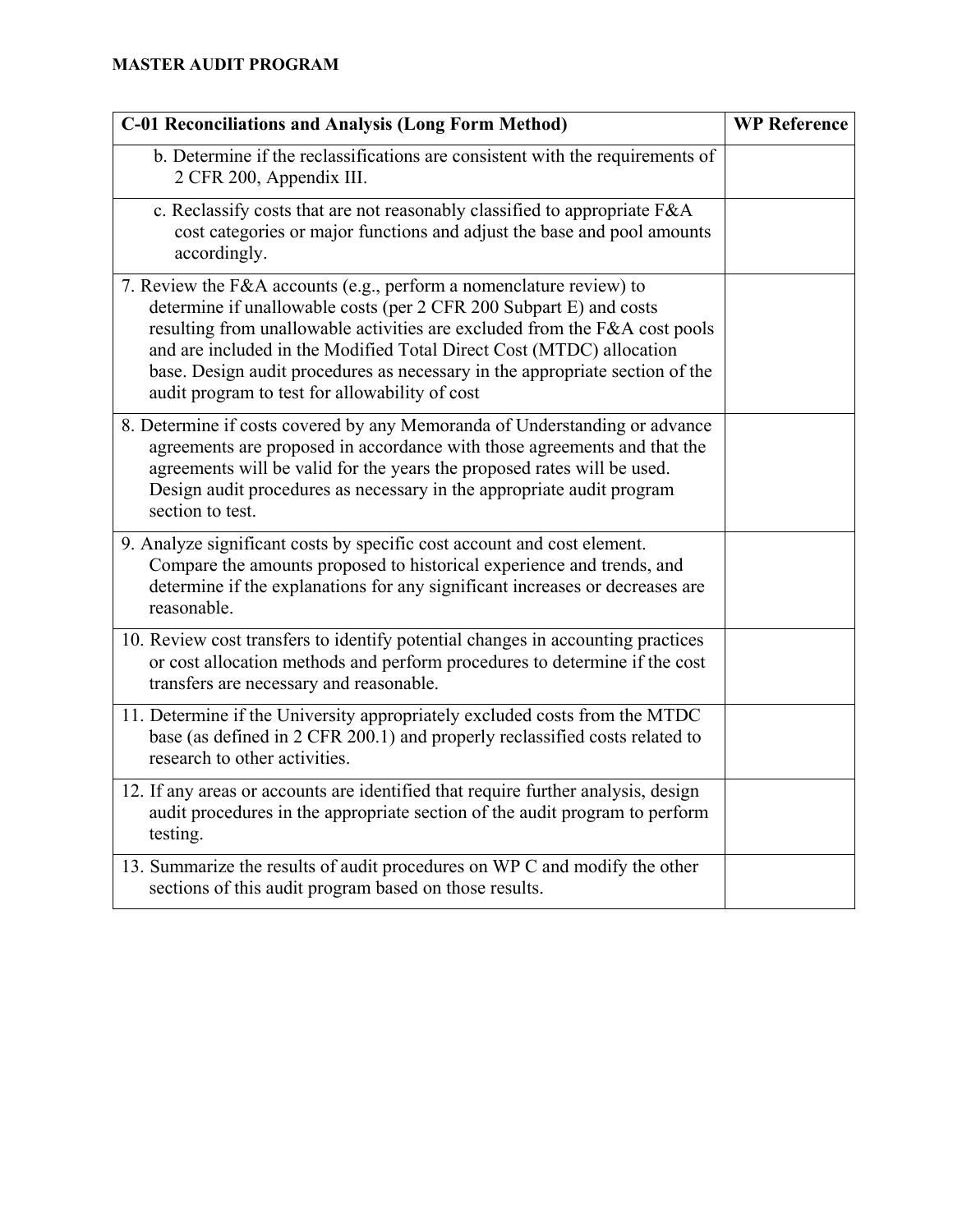| D-01 Facilities and Administrative Rates (F&A Rates) - Long Form Method                                                                                                                                                                                                                                                                                                                                                                                                                                                                                     | <b>WP Reference</b> |
|-------------------------------------------------------------------------------------------------------------------------------------------------------------------------------------------------------------------------------------------------------------------------------------------------------------------------------------------------------------------------------------------------------------------------------------------------------------------------------------------------------------------------------------------------------------|---------------------|
| Version 2.2, dated May 2021                                                                                                                                                                                                                                                                                                                                                                                                                                                                                                                                 |                     |
| 1. F&A Distribution Bases                                                                                                                                                                                                                                                                                                                                                                                                                                                                                                                                   |                     |
| a. Evaluate whether the methodology and rationale for the proposed allocation<br>bases are consistent with the methodology and rationale used to develop<br>prior F&A rate allocation bases, including the methodology and rationale<br>for including future business in the allocation bases.                                                                                                                                                                                                                                                              |                     |
| b. If there are significant variances between the proposed direct costs and the<br>amounts incurred during the base year, have the University explain and<br>support all significant variances and determine if the variances are<br>reasonable.                                                                                                                                                                                                                                                                                                            |                     |
| c. Evaluate the reasonableness of the University's rationale and methodology<br>for determining its probability of obtaining additional work. (For<br>example, bidding on new programs that are not considered in the base, the<br>use of the same or different methodology for estimating probabilities of<br>winning new work compared to prior years, consideration of the amounts<br>estimated to be won and the awards actually won in prior years, etc.)<br>Coordinate with the CFAO, as necessary, to verify the potential for<br>additional awards. |                     |
| d. Verify that all direct costs for each major function are included in the<br>functional activity allocation bases for the rate computations.                                                                                                                                                                                                                                                                                                                                                                                                              |                     |
| e. Analyze significant adjustments to the allocation bases for all major<br>functional activities and determine if the adjustments are appropriate.                                                                                                                                                                                                                                                                                                                                                                                                         |                     |
| f. Determine if the University appropriately identified and included all cost<br>sharing requirements in the organized research functional activity MTDC<br>allocation base.                                                                                                                                                                                                                                                                                                                                                                                |                     |
| g. Determine if the final allocation base complies with the requirements for<br>the MTDC base as defined in 2 CFR 200.1 and Appendix III, Section C.2.                                                                                                                                                                                                                                                                                                                                                                                                      |                     |
| 2. F&A Rate Calculations                                                                                                                                                                                                                                                                                                                                                                                                                                                                                                                                    |                     |
| a. Verify the mathematical accuracy of the rate computations.                                                                                                                                                                                                                                                                                                                                                                                                                                                                                               |                     |
| b. Incorporate the results of audit procedures performed on the Facilities cost<br>pool (section E), the Administration cost pool (section F), escalation<br>factors (section G) and the space survey (section H) into the results of this<br>section to calculate the audit adjusted F&A rates.                                                                                                                                                                                                                                                            |                     |
| 3. Incorporate the results of any assist audits, specialist assistance, or FD reports,<br>as appropriate, into the results of procedures performed.                                                                                                                                                                                                                                                                                                                                                                                                         |                     |
| 4. Based on the steps above, make any adjustments required to the proposed<br>distribution bases and prepare an appropriate explanation for each adjustment<br>for the working papers and the draft report.                                                                                                                                                                                                                                                                                                                                                 |                     |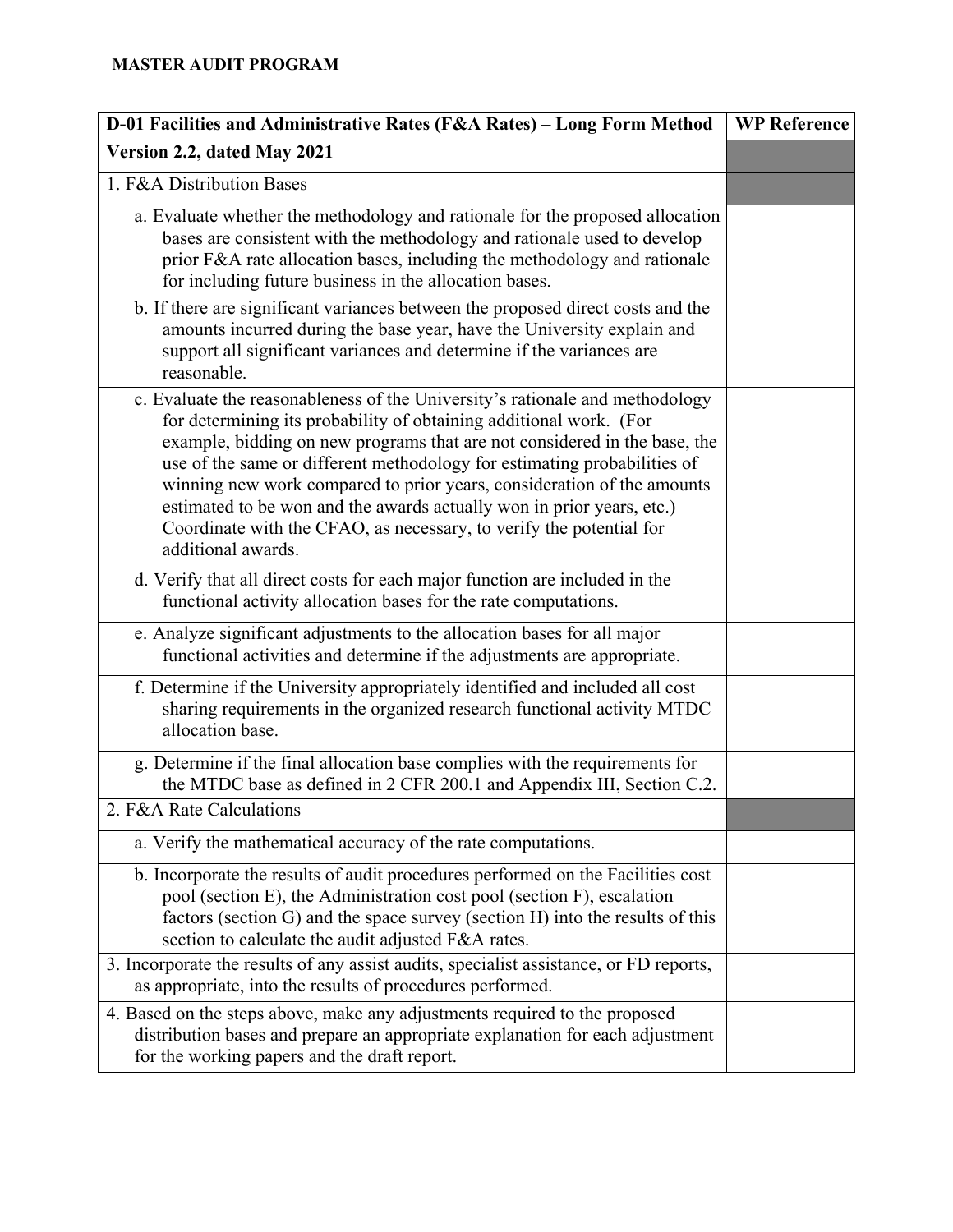| E-01 Facilities Cost - Long Form Method - 2 CFR 200, Appendix III, Section B                                                                                                                                                                                                                                                                                                                            | <b>WP Reference</b> |
|---------------------------------------------------------------------------------------------------------------------------------------------------------------------------------------------------------------------------------------------------------------------------------------------------------------------------------------------------------------------------------------------------------|---------------------|
| Version 2.2, dated May 2021                                                                                                                                                                                                                                                                                                                                                                             |                     |
| Based on the risk assessment and other procedures performed in other parts of the<br>audit program, determine if the facilities costs are allocated in accordance with the<br>requirements of 2 CFR 200, Appendix III, and do not include unallowable cost per<br>2 CFR 200, Subpart E.                                                                                                                 |                     |
| General                                                                                                                                                                                                                                                                                                                                                                                                 |                     |
| CFR 200.414 defines the "Facilities" indirect cost grouping as containing the<br>following types of indirect costs:                                                                                                                                                                                                                                                                                     |                     |
| depreciation on buildings, equipment and capital improvements,<br>٠                                                                                                                                                                                                                                                                                                                                     |                     |
| interest on debt associated with certain buildings,<br>٠                                                                                                                                                                                                                                                                                                                                                |                     |
| equipment and capital improvements,<br>٠                                                                                                                                                                                                                                                                                                                                                                |                     |
| operation and maintenance expenses,<br>٠                                                                                                                                                                                                                                                                                                                                                                |                     |
| library expenses, and<br>$\bullet$                                                                                                                                                                                                                                                                                                                                                                      |                     |
| applicable cross-allocations from other pools.                                                                                                                                                                                                                                                                                                                                                          |                     |
| 1. If the University used estimating procedures to propose any of the Facilities<br>costs, consider performing regression analysis to determine the reasonableness<br>of proposed pool costs (see Graphic & Regression Analysis Guidebook<br>Chapter 4).                                                                                                                                                |                     |
| 2. Select a sample of items from significant, sensitive, or problematic accounts and<br>cost elements (e.g., indirect labor, indirect material, payroll, building<br>rearrangement costs, depreciation, rent, occupancy) and perform audit<br>procedures as necessary to determine if the costs are appropriately allocated<br>and are allowable per 2 CFR 200, Subpart E (2 CFR 200.400 through .476). |                     |
| 3. Depreciation - Buildings - 2 CFR 200, Appendix III, Section B.2                                                                                                                                                                                                                                                                                                                                      |                     |
| a. If the University recognized depreciation expense in the audited financial<br>statements, verify the reconciliation of the asset costs from the audited<br>financial statements to the $F&A$ proposal and determine if the University<br>identified the following:                                                                                                                                   |                     |
| Calculation of cost subject to expense<br>٠                                                                                                                                                                                                                                                                                                                                                             |                     |
| Definitions of awards subject to expense                                                                                                                                                                                                                                                                                                                                                                |                     |
| Reconciliation of proposed cost to the audited financial statements<br>Cumulative effect of expense and reserve transaction on proposed<br>depreciation.                                                                                                                                                                                                                                                |                     |
| b. Compare the costs to historical information and determine if significant<br>exceptions identified are reasonable and equitable.                                                                                                                                                                                                                                                                      |                     |
| c. For purchased assets, determine if the cost basis of assets is the acquisition<br>cost.                                                                                                                                                                                                                                                                                                              |                     |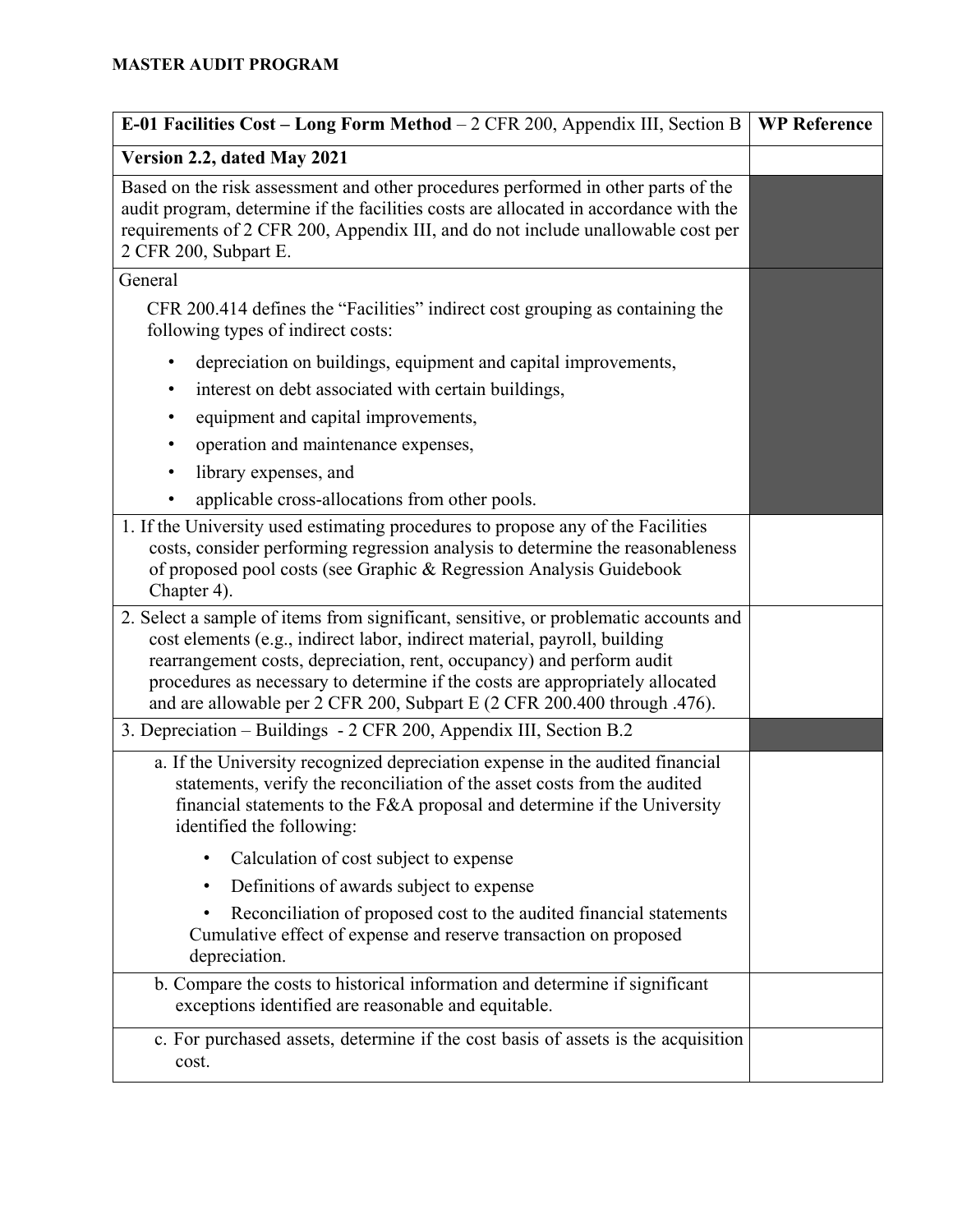| E-01 Facilities Cost - Long Form Method - 2 CFR 200, Appendix III, Section B                                                                                                                                                                                                                                                                         | <b>WP Reference</b> |
|------------------------------------------------------------------------------------------------------------------------------------------------------------------------------------------------------------------------------------------------------------------------------------------------------------------------------------------------------|---------------------|
| d. For donated assets, determine if the cost basis is the estimated market value<br>at the time of the donation.                                                                                                                                                                                                                                     |                     |
| e. Evaluate the methodology for calculating capitalized interest cost for<br>building and determine if it is reasonable and consistent with disclosed or<br>prior practices. If necessary, select a sample of buildings or interest<br>transactions to test.                                                                                         |                     |
| f. Determine if the amount proposed for purchase or construction cost is<br>associated with buildings rather than land and determine if the basis for<br>distributing the depreciation cost between building and land is reasonable<br>and equitable.                                                                                                |                     |
| g. Determine if Federally-funded land and assets (or portions of assets<br>purchased with Federal funds) have been eliminated from depreciation<br>computations.                                                                                                                                                                                     |                     |
| h. Determine if assets acquired solely for use on non-Federally-funded awards<br>have been excluded from depreciation pool costs.                                                                                                                                                                                                                    |                     |
| i. Determine if the methodology for including depreciation costs in the<br>facilities pool that relate to idle facilities is reasonable and consistent with<br>prior or disclosed practices.                                                                                                                                                         |                     |
| j. Determine if depreciation costs associated with lost or replaced assets have<br>been eliminated from the facilities pool.                                                                                                                                                                                                                         |                     |
| k. Determine if the methodology for calculating depreciation cost relative to<br>the useful life of the assets is reasonable.                                                                                                                                                                                                                        |                     |
| 1. Determine if the University appropriately accounted for gains and losses on<br>disposition of plant and other capital assets and adjusted the proposed<br>depreciation expense accordingly.                                                                                                                                                       |                     |
| m. Compare the distribution of depreciation cost for buildings with the<br>distribution of depreciation cost for Equipment and O&M. If there are<br>significant differences, determine if the methodologies used to distribute<br>the depreciation costs for the different assets are reasonable and result in an<br>equitable distribution of cost. |                     |
| 4. Depreciation cost - Equipment, 2 CFR 200, Appendix III, Section B.2                                                                                                                                                                                                                                                                               |                     |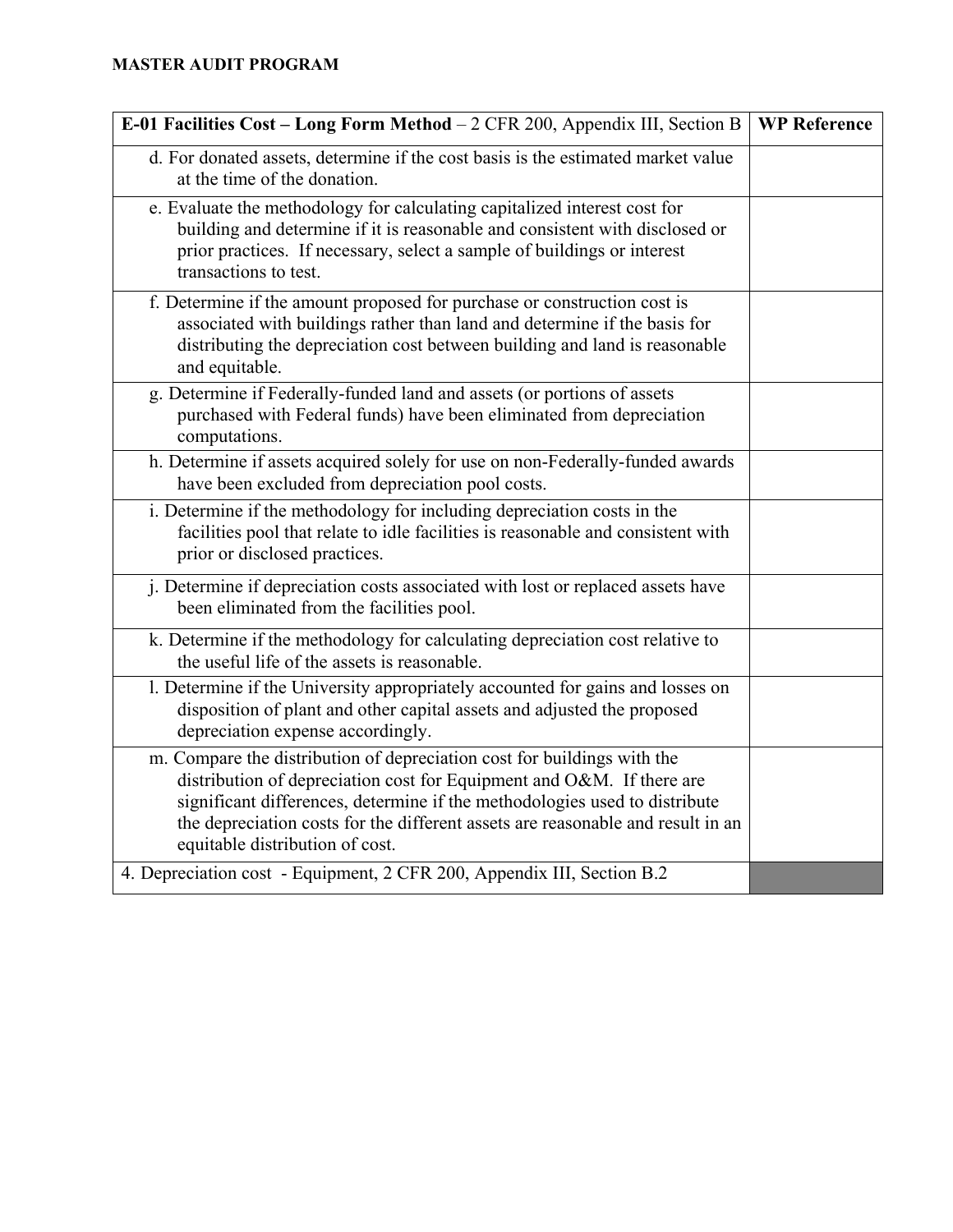| E-01 Facilities Cost - Long Form Method - 2 CFR 200, Appendix III, Section B                                                                                                                                                                                                                        | <b>WP Reference</b> |
|-----------------------------------------------------------------------------------------------------------------------------------------------------------------------------------------------------------------------------------------------------------------------------------------------------|---------------------|
| a. If depreciation expense on equipment is recognized in the audited financial<br>statements, analyze the University's reconciliation of the asset cost of<br>equipment to the F&A rate proposal and determine if the University<br>appropriately identifies the following:                         |                     |
| Calculation of cost subject to expense                                                                                                                                                                                                                                                              |                     |
| Definitions of awards subject to expense                                                                                                                                                                                                                                                            |                     |
| Reconciliation of proposed cost to the audited financial statements                                                                                                                                                                                                                                 |                     |
| Cumulative effect of expense and reserve transaction on the<br>٠<br>depreciation calculations.                                                                                                                                                                                                      |                     |
| b. Compare the costs to historical information and determine if significant<br>exceptions identified are reasonable and equitable.                                                                                                                                                                  |                     |
| c. For purchased assets, determine if the costs basis of assets is the acquisition<br>cost.                                                                                                                                                                                                         |                     |
| d. For donated assets, determine if the cost basis is the estimated market value<br>at the time of the donation.                                                                                                                                                                                    |                     |
| e. Determine if equipment acquired with Federal funds has been excluded<br>from the depreciation pool costs.                                                                                                                                                                                        |                     |
| f. Determine if assets acquired for use solely on non-Federally-funded awards<br>have been excluded from the depreciation pool costs.                                                                                                                                                               |                     |
| g. Evaluate the methodology and rationale for calculating and distributing<br>depreciation cost and determine if the results are reasonable to ensure an<br>equitable annual distribution of cost based on the useful life of the<br>equipment and is consistent with prior or disclosed practices. |                     |
| h. Determine if the University appropriately accounted for gains and losses on<br>disposition of equipment and adjusted the proposed depreciation expense<br>accordingly.                                                                                                                           |                     |
| 5. Interest - 2 CFR 200, Appendix III, Section B.3                                                                                                                                                                                                                                                  |                     |
| a. Determine if State governments have assessed interest cost from bonds<br>issued by the State for the University. This interest expense may be<br>recorded at the State government level and, therefore, may not be included<br>in the University's financial records. If this occurs:            |                     |
| (1) Determine if the interest costs charged to the University (e.g., amount<br>included in an approved Statewide Cost Allocation Plan or in an<br>approved cost allocation plan of a State Agency) is consistent with the<br>approved allocation plan.                                              |                     |
| (2) Determine if the procedures used to assign these costs to specific<br>buildings is reasonable and equitable.                                                                                                                                                                                    |                     |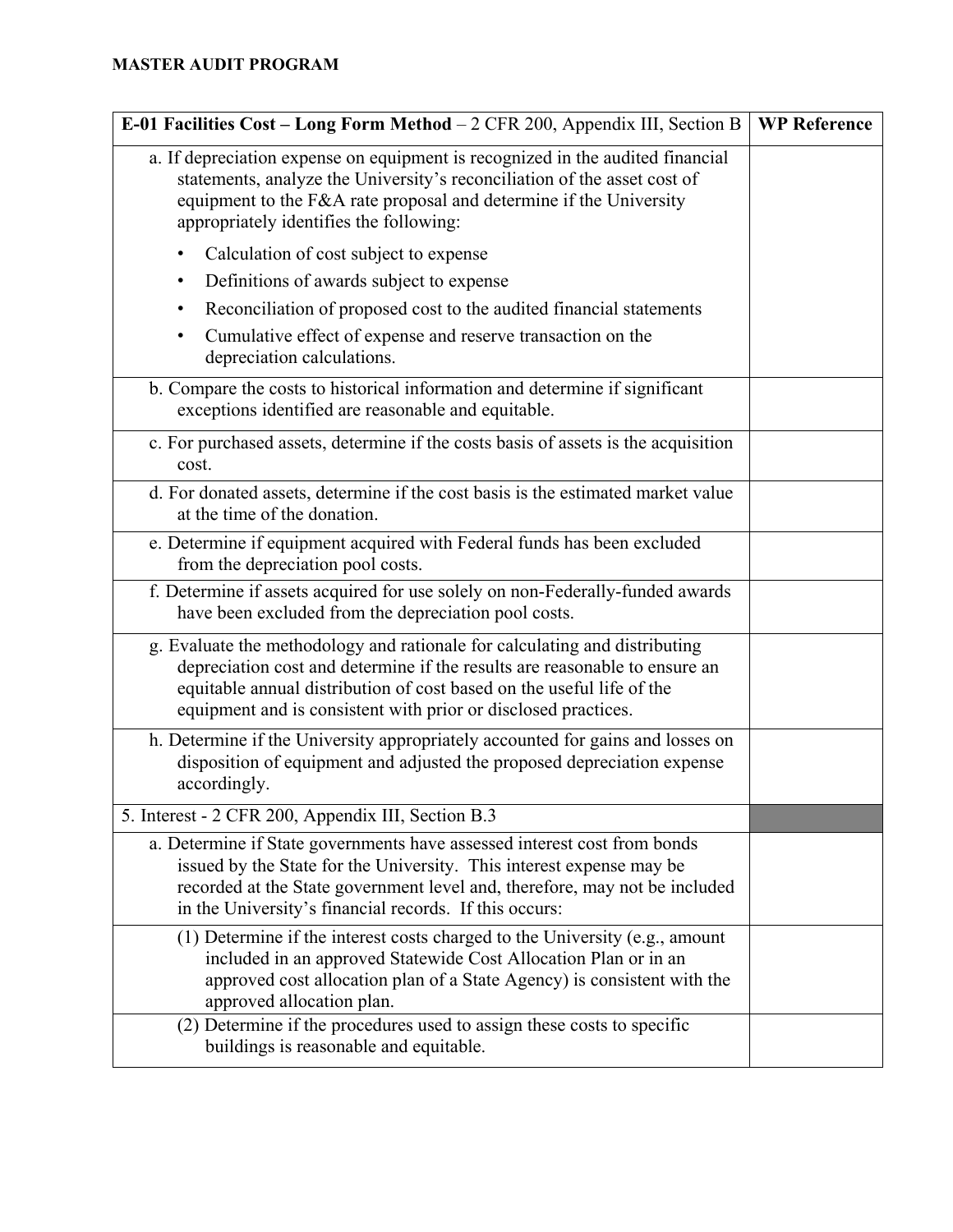| E-01 Facilities Cost - Long Form Method - 2 CFR 200, Appendix III, Section B                                                                                                                                                                                                                                                                                                                                                                                          | <b>WP Reference</b> |
|-----------------------------------------------------------------------------------------------------------------------------------------------------------------------------------------------------------------------------------------------------------------------------------------------------------------------------------------------------------------------------------------------------------------------------------------------------------------------|---------------------|
| b. For acquisition of buildings or renovation of existing facilities with debt<br>arrangements over \$1 million, obtain the financing agreement, including<br>the prospectus and schedule of loan payments, and determine if the<br>distribution of interest cost to the building is reasonable and consistent<br>with the debt agreement. (This presumes the debt arrangement is at arms-<br>length. For agreements that are not at arms-length, see step 5e below.) |                     |
| c. Select and test a sample of buildings or interest cost transactions and<br>determine if the proposed capitalized interest cost of buildings is<br>reasonable.                                                                                                                                                                                                                                                                                                      |                     |
| d. Evaluate the methodology and rationale for computing interest expense and<br>determine if the resulting interest computations are reasonable.                                                                                                                                                                                                                                                                                                                      |                     |
| e. Identify loan agreements that are not at arms-length (i.e., from a third party<br>independent lender rather than an affiliate). If significant in amount, test<br>whether the terms and conditions of the loan agreement are reasonable.                                                                                                                                                                                                                           |                     |
| f. For leased facilities, evaluate the University's rationale and analysis to<br>support leasing the facility rather than purchasing the facility for facilities<br>costing over \$500,000.                                                                                                                                                                                                                                                                           |                     |
| 6. Operation and Maintenance (O&M) Expenses - 2 CFR 200, Appendix III,<br>Section B.4                                                                                                                                                                                                                                                                                                                                                                                 |                     |
| a. Obtain the following schedules/documents:                                                                                                                                                                                                                                                                                                                                                                                                                          |                     |
| Detailed breakout of O&M expenses by subpool, including a summary<br>$\bullet$<br>of any direct charge O&M expenses.                                                                                                                                                                                                                                                                                                                                                  |                     |
| Schedule of reclassification of O&M expenses from the financial<br>٠<br>statements to the F&A rate proposal.                                                                                                                                                                                                                                                                                                                                                          |                     |
| Schedule (or map) identifying the location of utility meters at the<br>$\bullet$<br>University.                                                                                                                                                                                                                                                                                                                                                                       |                     |
| University capitalization policies and procedures.                                                                                                                                                                                                                                                                                                                                                                                                                    |                     |
| University telephone directory with location of staff assigned to phone<br>numbers.                                                                                                                                                                                                                                                                                                                                                                                   |                     |
| (1) Determine if the University appropriately applied credits to the O&M<br>pools.                                                                                                                                                                                                                                                                                                                                                                                    |                     |
| (2) Evaluate the methodology for calculating Utility Cost Adjustment<br>(UCA) costs and determine if the calculations are mathematically<br>accurate and if the resulting proposed costs are reasonable.                                                                                                                                                                                                                                                              |                     |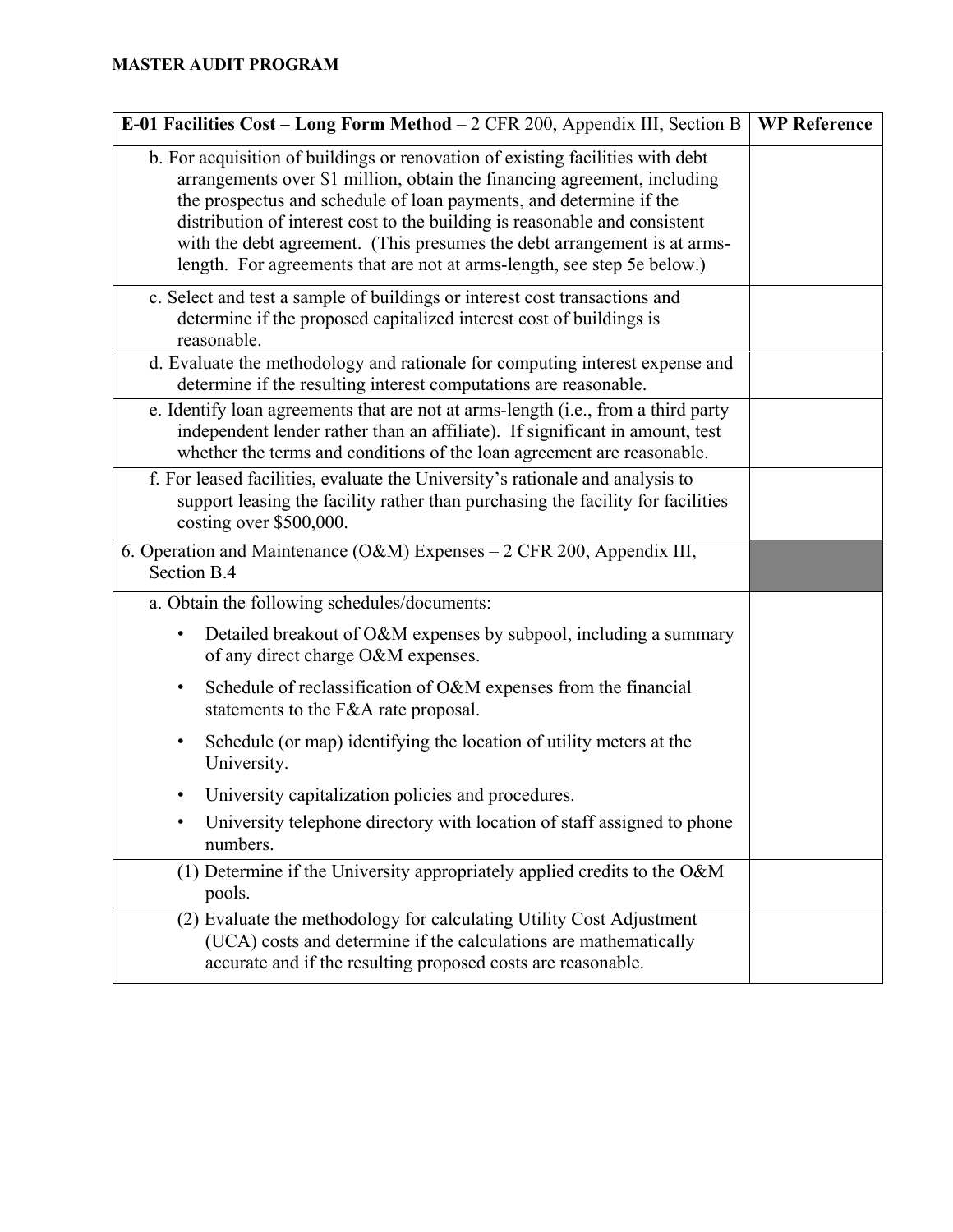| E-01 Facilities Cost – Long Form Method – 2 CFR 200, Appendix III, Section B   WP Reference                                                                                                                                                                                                                                                                                                                                                                              |  |
|--------------------------------------------------------------------------------------------------------------------------------------------------------------------------------------------------------------------------------------------------------------------------------------------------------------------------------------------------------------------------------------------------------------------------------------------------------------------------|--|
| b. Evaluate departmental or department-paid O&M cost:                                                                                                                                                                                                                                                                                                                                                                                                                    |  |
| (1) Compare a detailed listing of departmental O&M charges by object code<br>or subaccount to the object codes or subaccounts used to charge<br>Federally-funded projects and determine if there are any inconsistencies<br>in direct charges between Federally-funded and non-Federally funded<br>programs.                                                                                                                                                             |  |
| (2) Determine if the same object codes or subaccounts are charged as either<br>direct or indirect in similar circumstances.                                                                                                                                                                                                                                                                                                                                              |  |
| c. If the University allocates O&M costs based on overall square footage of the<br>University's buildings (rather than on a building by building basis)<br>determine if there is a more precise method to allocate the O&M costs.                                                                                                                                                                                                                                        |  |
| 7. Library Expenses - 2 CFR 200, Appendix III, Section B.8                                                                                                                                                                                                                                                                                                                                                                                                               |  |
| a. If the standard allocation methodology, as described in 2 CFR 200, Appendix<br>III, Section B.8.2, was used, perform the following:                                                                                                                                                                                                                                                                                                                                   |  |
| (1) Identify any specialty libraries that should be allocated on a different<br>basis than the MTDC base.                                                                                                                                                                                                                                                                                                                                                                |  |
| (2) Evaluate the rationale and methodology used to calculate and allocate<br>library costs and determine if the allocation is reasonable and equitable.<br>The schedule of library cost allocations should include a full explanation<br>of the methodology used to calculate the rates by category and identify<br>the source of information.                                                                                                                           |  |
| (3) Determine if library costs are allocated to all major functions using the<br>following categories of users:                                                                                                                                                                                                                                                                                                                                                          |  |
| (a) Professional employees. This category includes faculty members<br>and other professional employees such as professional researchers<br>and excludes administrative employees. Library cost related to this<br>category of employees must be allocated to all major functions of<br>the University based on the salary and wage ratio of the users to the<br>benefiting functions. Select a sample of salary and wage amounts<br>and trace to the supporting records. |  |
| (b) Students. This category includes all individuals enrolled as students<br>regardless of whether they earn credit toward a degree or certificate.<br>The amount allocated for these users must be assigned to the<br>Instruction function.                                                                                                                                                                                                                             |  |
| (c) Other users. This category includes the general public and non-<br>University users. The amount allocated for these users must be<br>assigned entirely to the "other University" major activity.                                                                                                                                                                                                                                                                     |  |
| 8. Incorporate the results of any assist audits, specialist assistance, or FD reports, as<br>appropriate, into the results of procedures performed.                                                                                                                                                                                                                                                                                                                      |  |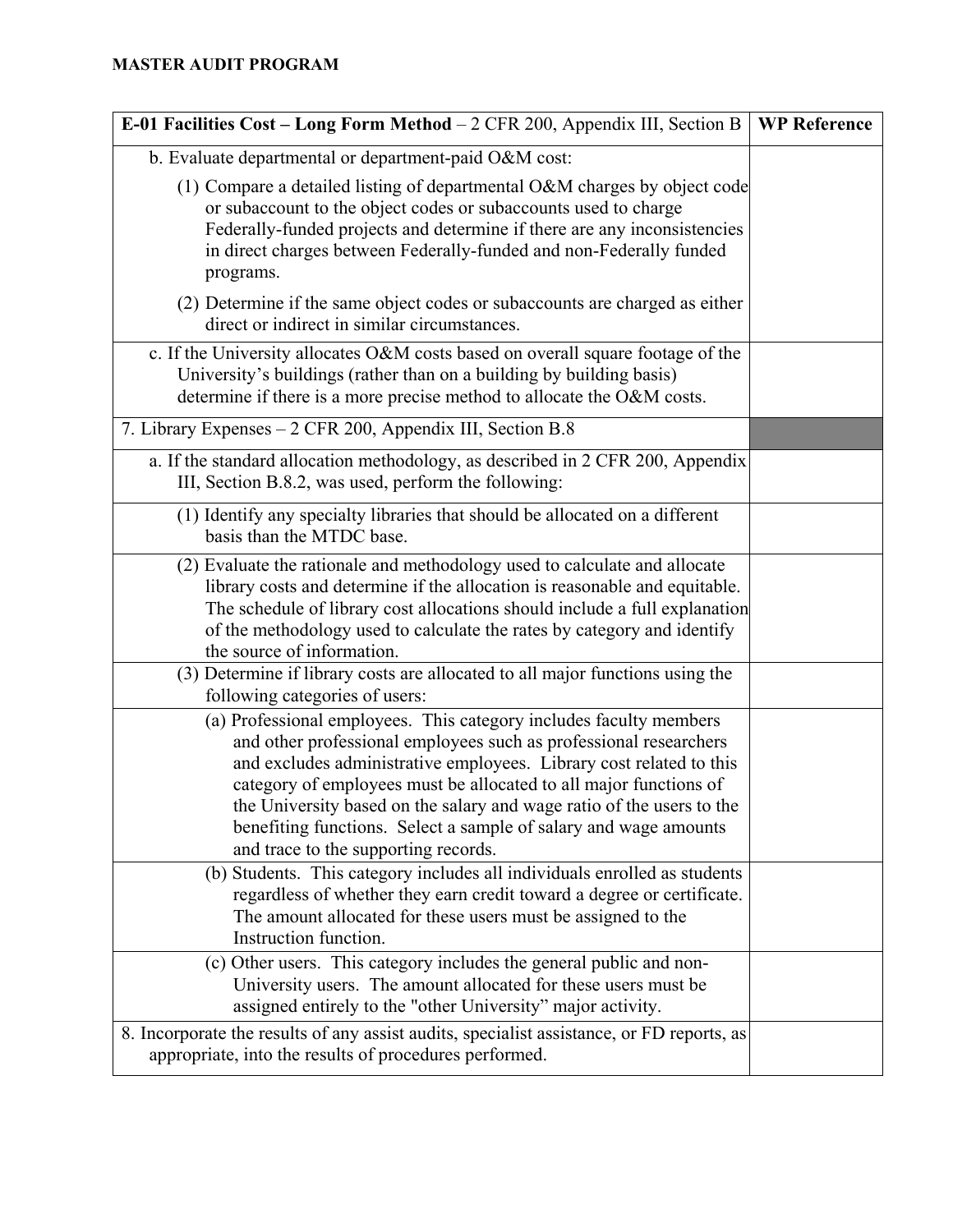| <b>E-01 Facilities Cost – Long Form Method</b> – 2 CFR 200, Appendix III, Section B   <b>WP Reference</b>                                                                                               |  |
|---------------------------------------------------------------------------------------------------------------------------------------------------------------------------------------------------------|--|
| 9. Based on the steps above, make any adjustments required to the proposed pool<br>costs and distribution bases and prepare the summary WP E to include<br>appropriate explanation for each adjustment. |  |

| F-01 Administration Costs - Long Form Method -2 CFR 200, Appendix III,<br><b>Section B</b>                                                                                                                                                                                              | <b>WP Reference</b> |
|-----------------------------------------------------------------------------------------------------------------------------------------------------------------------------------------------------------------------------------------------------------------------------------------|---------------------|
| Version 2.2, dated May 2021                                                                                                                                                                                                                                                             |                     |
| Based on the risk assessment and other procedures performed in other parts of the<br>audit program, determine if the facilities costs are allocated in accordance with the<br>requirements of 2 CFR 200, Appendix III, and do not include unallowable cost per<br>2 CFR 200, Subpart E. |                     |
| General                                                                                                                                                                                                                                                                                 |                     |
| CFR 200.414 defines the "Administration" indirect cost grouping as containing the<br>following types of indirect costs:                                                                                                                                                                 |                     |
| General administration and general expenses<br>$\bullet$                                                                                                                                                                                                                                |                     |
| Director's office                                                                                                                                                                                                                                                                       |                     |
| Accounting personnel                                                                                                                                                                                                                                                                    |                     |
| All other types of expenditures not listed specifically under one of the<br>subcategories of "Facilities"                                                                                                                                                                               |                     |
| Cross allocations from other pools.<br>٠                                                                                                                                                                                                                                                |                     |
| 1. Select a sample of items from significant, sensitive, or problematic accounts and<br>cost elements and perform audit procedures as necessary to determine if the<br>costs are appropriately allocated to major functions and allowable per 2 CFR<br>200 Subpart E.                   |                     |
| 2. If the University used estimating procedures to propose any of the<br>Administration costs, consider performing regression analysis to determine the<br>reasonableness of proposed pool costs (see Graphic & Regression Analysis<br>Guidebook Chapter 4).                            |                     |
| 3. General Administration and General Expenses - 2 CFR 200, Appendix III,<br>Section B.5                                                                                                                                                                                                |                     |
| a. To facilitate evaluating General Administration and General Expenses cost<br>allocations obtain the following:                                                                                                                                                                       |                     |
| (1) A list of accounts by title and amount included in the proposed General<br>Administration and General Expenses cost pool.                                                                                                                                                           |                     |
| (2) Additional information on accounts that have vague or ambiguous<br>titles.                                                                                                                                                                                                          |                     |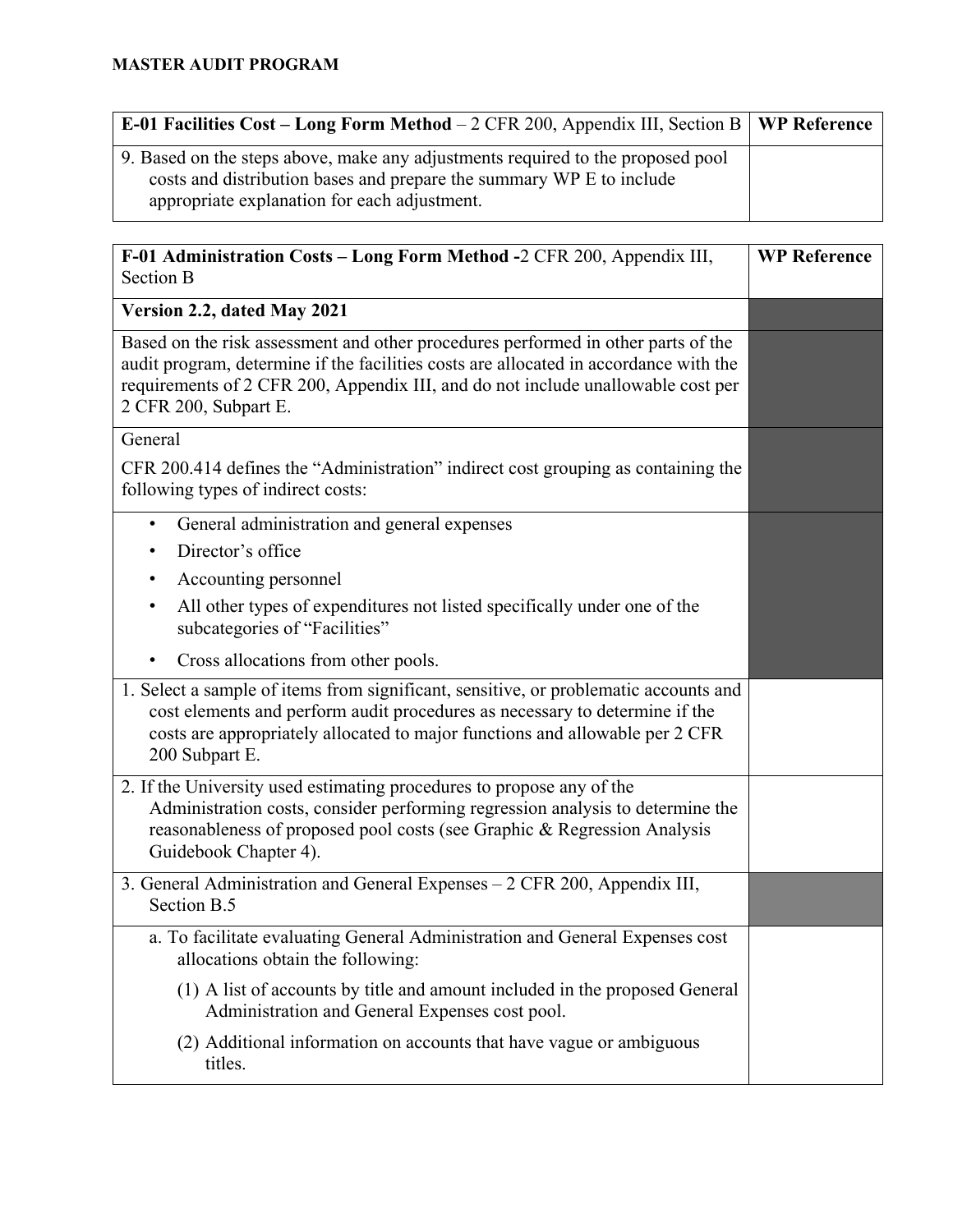| F-01 Administration Costs - Long Form Method -2 CFR 200, Appendix III,<br><b>Section B</b>                                                                                                                                                                                                                                                                                                                                                                                              | <b>WP Reference</b> |
|-----------------------------------------------------------------------------------------------------------------------------------------------------------------------------------------------------------------------------------------------------------------------------------------------------------------------------------------------------------------------------------------------------------------------------------------------------------------------------------------|---------------------|
| b. If the University used an alternative method for claiming administration<br>costs (see 2 CFR 200, Appendix III, Section B.5.b for details) determine if<br>the methodology used is compliant with 2 CFR 200 and that the<br>methodology results in an equitable allocation of cost.                                                                                                                                                                                                  |                     |
| c. Perform tests to determine if unallowable costs are excluded from the<br>proposed General Administration and General Expenses cost pool for<br>Federally-funded programs.                                                                                                                                                                                                                                                                                                            |                     |
| d. Determine if cost related to General Administration and General Expenses<br>resulting from unallowable activities are excluded from the General<br>Administration and General Expenses cost pool and are included in the<br>MTDC allocation base for the Other Institutional Activities.                                                                                                                                                                                             |                     |
| e. Determine if costs included in the General Administration and General<br>Expenses cost pool are appropriately assigned to activities not included in<br>the University's financial statements (e.g., medical practice plans, hospitals,<br>insurance companies, utility companies, printing companies, real estate<br>companies, etc.).                                                                                                                                              |                     |
| f. Evaluate the cost distribution to affiliate organizations (such as hospitals) for<br>General Administration and General Expenses services and determine if<br>the distribution method provides a reasonable and equitable measure of<br>services rendered.                                                                                                                                                                                                                           |                     |
| g. Verify that General Administration and General Expenses are first grouped<br>according to common major functions that benefit the services provided.<br>Determine if the allocation process appropriately allocates costs that do not<br>benefit all functions of the University.                                                                                                                                                                                                    |                     |
| h. Offsets. Determine if the University properly classified reimbursements<br>and other payments from the Federal government that were made to<br>support solely, specifically, and directly, in whole or in part, any of the<br>administration or service activities described in 2 CFR 200, Appendix III,<br>Section B.2 through B.9. Determine if the University appropriately<br>applied credits to the affected (F&A) cost grouping before allocation to<br>benefitting functions. |                     |
| i. Determine if costs that are not recorded on the University's financial<br>statements are included in General Administration and General Expenses<br>pool. (Examples include costs allocated through a Statewide Cost<br>Allocation Plan, a System-wide office cost allocation plan, a Chancellor's<br>office or Board of Regent's cost allocation plan.) Determine if the costs are<br>appropriately allocated, are allowable, and are not double-counted.                           |                     |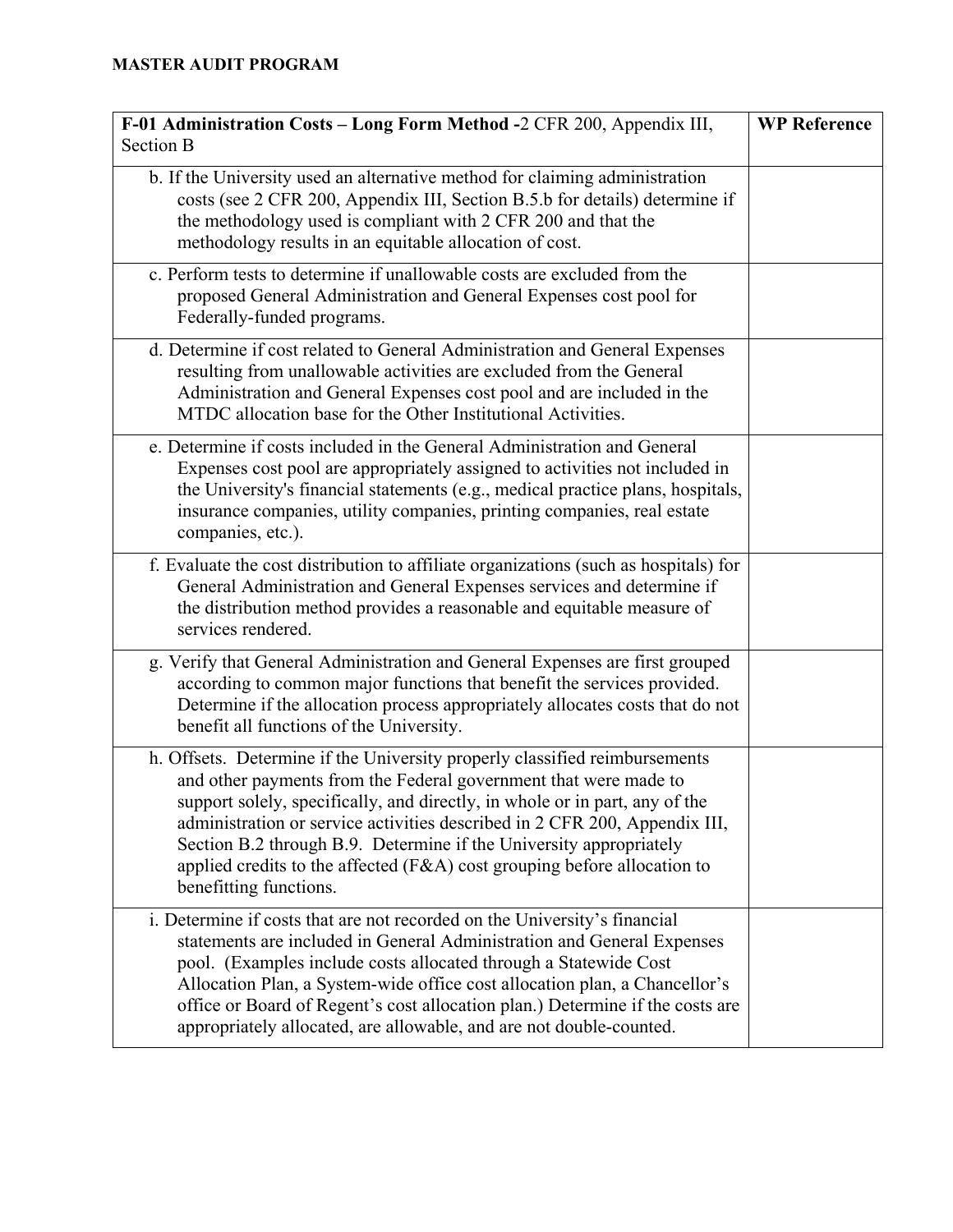| F-01 Administration Costs - Long Form Method -2 CFR 200, Appendix III,                                                                                                                                                                                                                                                                                         | <b>WP Reference</b> |
|----------------------------------------------------------------------------------------------------------------------------------------------------------------------------------------------------------------------------------------------------------------------------------------------------------------------------------------------------------------|---------------------|
| <b>Section B</b>                                                                                                                                                                                                                                                                                                                                               |                     |
| j. Determine the percentage of unallowable costs (and voluntary deletions) in<br>prior year audits (F&A proposal and incurred cost) and unaudited<br>submissions and determine if proposed costs are properly adjusted for<br>historical unallowable costs. If not, consider decrementing proposed pool<br>costs for historical unallowable/not claimed costs. |                     |
| k. Determine if the University has implemented, or plans to implement, cost<br>savings or reduction initiatives (such as pay freezes, plant shutdowns, etc.)<br>and if the planned cost savings are reflected in the proposed pools and<br>bases. Make adjustments as appropriate.                                                                             |                     |
| 4. General Administration Allocation Bases                                                                                                                                                                                                                                                                                                                     |                     |
| a. Determine if the allocation base is consistent with the requirements of 2<br>CFR 200, Appendix III, B.5.b. If an alternative method of allocation was<br>used (2 CFR 200, Appendix III, A.2.d) determine if the method used<br>results in reasonable and equitable distribution of cost.                                                                    |                     |
| b. Verify that the proposed allocation base for General Administration and<br>General Expenses reconciles to the total expenditures for the year and<br>determine if General Administration and General Expenses are<br>appropriately included in, or excluded from, the Modified Total Cost<br>(MTC) base.                                                    |                     |
| c. Verify the allocation base reasonably represents future firm and anticipated<br>(non-firm) future business and programs that will end during the period the<br>rates will be used.                                                                                                                                                                          |                     |
| d. Verify that cross allocations are not included in the MTC allocation base.                                                                                                                                                                                                                                                                                  |                     |
| e. Determine if cost related to General Administration and General Expenses<br>resulting from unallowable activities are included in the MTDC allocation<br>base for the Other Institutional Activities.                                                                                                                                                       |                     |
| 5. Departmental Administration - 2 CFR Part 200, Appendix III, Section B.6                                                                                                                                                                                                                                                                                     |                     |
| a. Review the listing of the personnel, along with their job titles, assigned to<br>Deans' offices, and determine if the reconciliation and reclassification of<br>costs related to dean's offices from the financial statements to the F&A<br>proposal is accurate and reasonable.                                                                            |                     |
| b. Verity the proposed salaries and fringe benefits attributable to the<br>administrative work of faculty and other professional personnel conducting<br>research and/or instruction included in the DA Pool is limited to the 3.6%<br>of MTDC allowance.                                                                                                      |                     |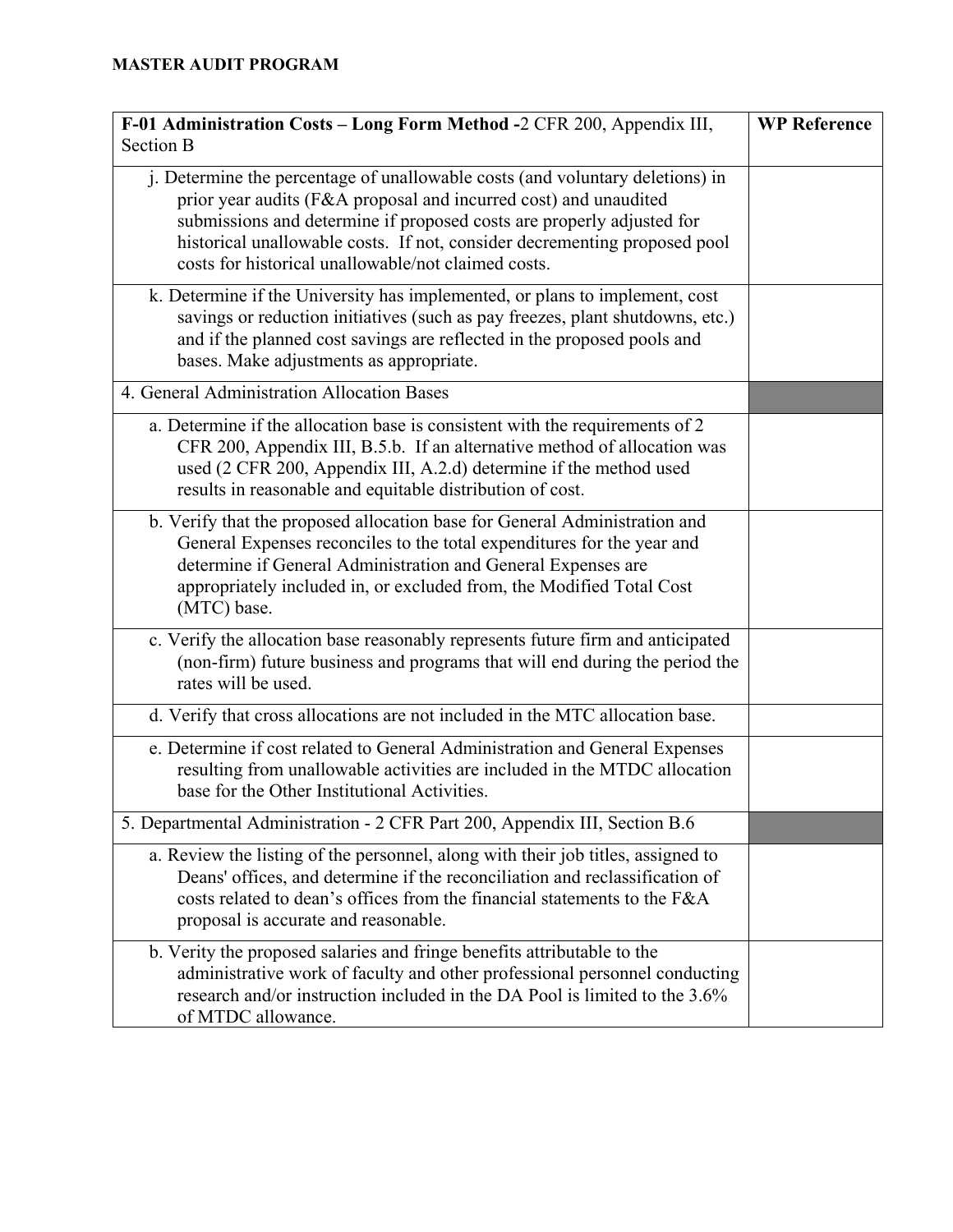| F-01 Administration Costs - Long Form Method -2 CFR 200, Appendix III,<br><b>Section B</b>                                                                                                                                                                                                                                                                                                                                                                                                                 | <b>WP Reference</b> |
|------------------------------------------------------------------------------------------------------------------------------------------------------------------------------------------------------------------------------------------------------------------------------------------------------------------------------------------------------------------------------------------------------------------------------------------------------------------------------------------------------------|---------------------|
| c. Determine if salaries for other administrative personnel, technical, and<br>clerical salaries are treated consistently. Inconsistent costing exists when<br>similar support costs are charged direct to Federally-funded activities and<br>charged indirect to nonFederally-funded activities. Review records of labor<br>charges to identify secretarial, technical, or administrative effort charged<br>directly to Federally-funded projects and determine if the direct charging is<br>appropriate. |                     |
| d. Evaluate the accounts for supplies and other non-labor expenses included in<br>Deans Administration cost pool to identify departments that appear to be<br>unusually high. If significant, test those departments' supplies and expense<br>accounts to determine if costs include those that are strictly for instructional<br>purposes.                                                                                                                                                                |                     |
| 6. Sponsored Projects Administration (SPA) - 2 CFR 200, Appendix III, Section B.7                                                                                                                                                                                                                                                                                                                                                                                                                          |                     |
| Expenses in this category are limited to those incurred by a separate<br>organization established primarily to administer sponsored projects, including<br>such functions as grant and contract administration, special security,<br>purchasing, personnel, administration, and editing and publishing of research<br>and other reports.                                                                                                                                                                   |                     |
| a. Obtain a list of the organizational units in the SPA cost category and review<br>the units to determine their functions and activities.                                                                                                                                                                                                                                                                                                                                                                 |                     |
| b. Perform procedures to determine if costs included in the SPA pool include<br>costs incurred only by the separate units established primarily to administer<br>sponsored projects.                                                                                                                                                                                                                                                                                                                       |                     |
| c. Obtain a list of employees for each SPA and verify that their position<br>descriptions and job titles are consistent with the SPA unit where their<br>labor costs are assigned. Evaluate the percentage of employee's effort<br>charged to the unit and determined if the allocation of employee cost to<br>each SPA is reasonable.                                                                                                                                                                     |                     |
| d. Determine if SPA costs exclude consultant fees for the development of<br>special cost studies, indirect cost proposals, patent costs or environmental<br>health costs.                                                                                                                                                                                                                                                                                                                                  |                     |
| e. If costs related to Deans' Offices or General Administration and General<br>Expense are included in the SPA pool, determine if the inclusion is<br>reasonable and not double-counted.                                                                                                                                                                                                                                                                                                                   |                     |
| f. Determine if the base used to allocate SPA costs includes the modified total<br>direct costs of all SPA projects (i.e., both Federal and non-Federal<br>programs).                                                                                                                                                                                                                                                                                                                                      |                     |
| 7. Student Administration And Services - 2 CFR 200, Appendix III, Section B.9                                                                                                                                                                                                                                                                                                                                                                                                                              |                     |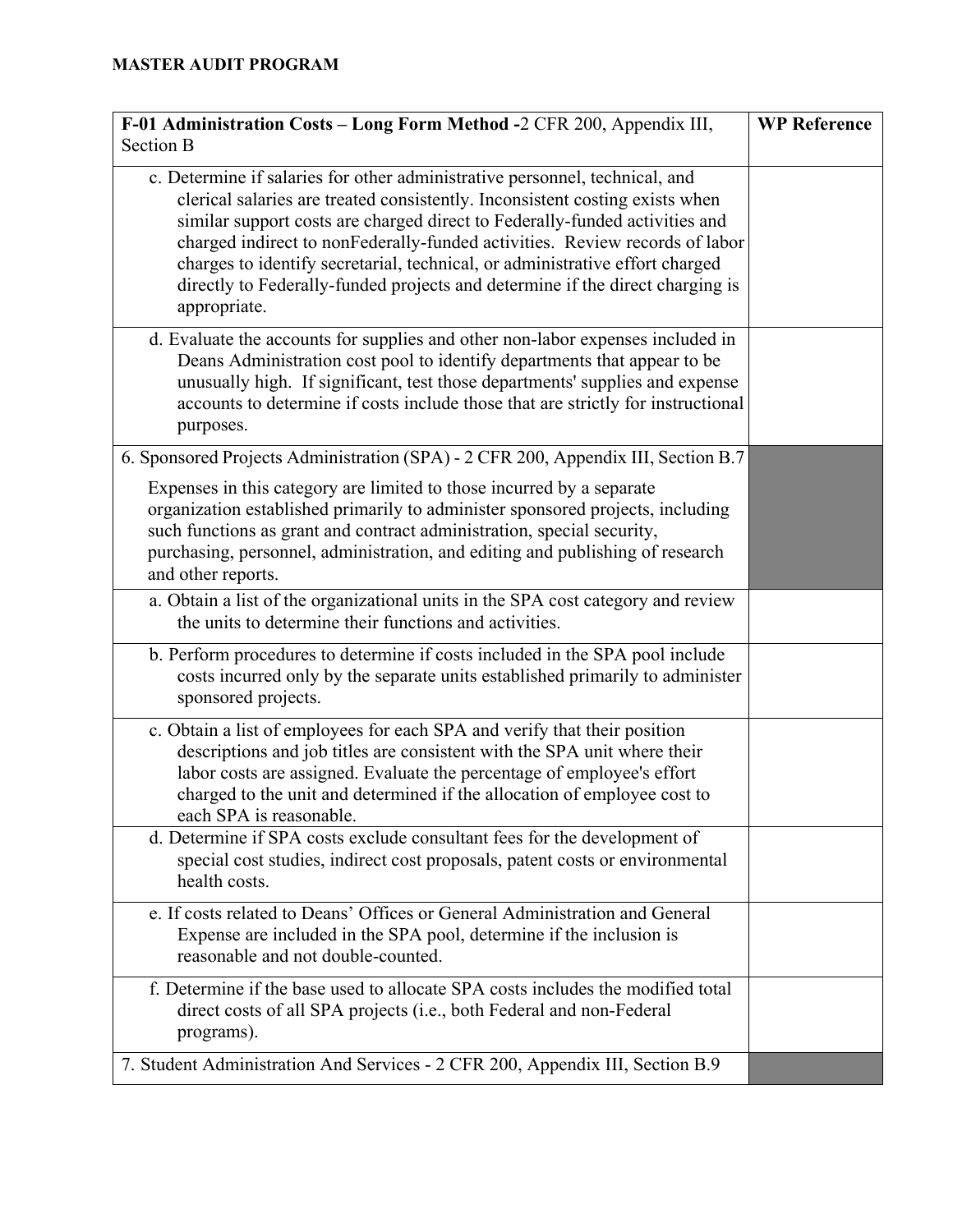| F-01 Administration Costs - Long Form Method -2 CFR 200, Appendix III,<br>Section B                                                                                                                                                                                                                                                                | <b>WP Reference</b> |
|----------------------------------------------------------------------------------------------------------------------------------------------------------------------------------------------------------------------------------------------------------------------------------------------------------------------------------------------------|---------------------|
| a. Determine if expenses in this category are assigned only to the Instruction<br>function, in accordance with 2 CFR 200 Appendix III, B.9.b. If an<br>alternative method of allocation was used (2 CFR 200 Appendix III, A.2.d)<br>determine if the method used to these assign costs result in reasonable and<br>equitable distribution of cost. |                     |
| b. Determine if the student service expenses charged to Organized Research<br>are reasonable based on the benefit to Organized Research.                                                                                                                                                                                                           |                     |
| c. Perform procedures to determine if the costs are allowable per 2 CFR 200<br>Subpart E.                                                                                                                                                                                                                                                          |                     |
| 8. Incorporate the results of any assist audits, specialist assistance, or FD reports,<br>as appropriate, into the results of procedures performed.                                                                                                                                                                                                |                     |
| 9. Based on the steps above, adjust the proposed indirect cost pools and bases as<br>needed and prepare the summary WP with appropriate explanations for each<br>adjustment.                                                                                                                                                                       |                     |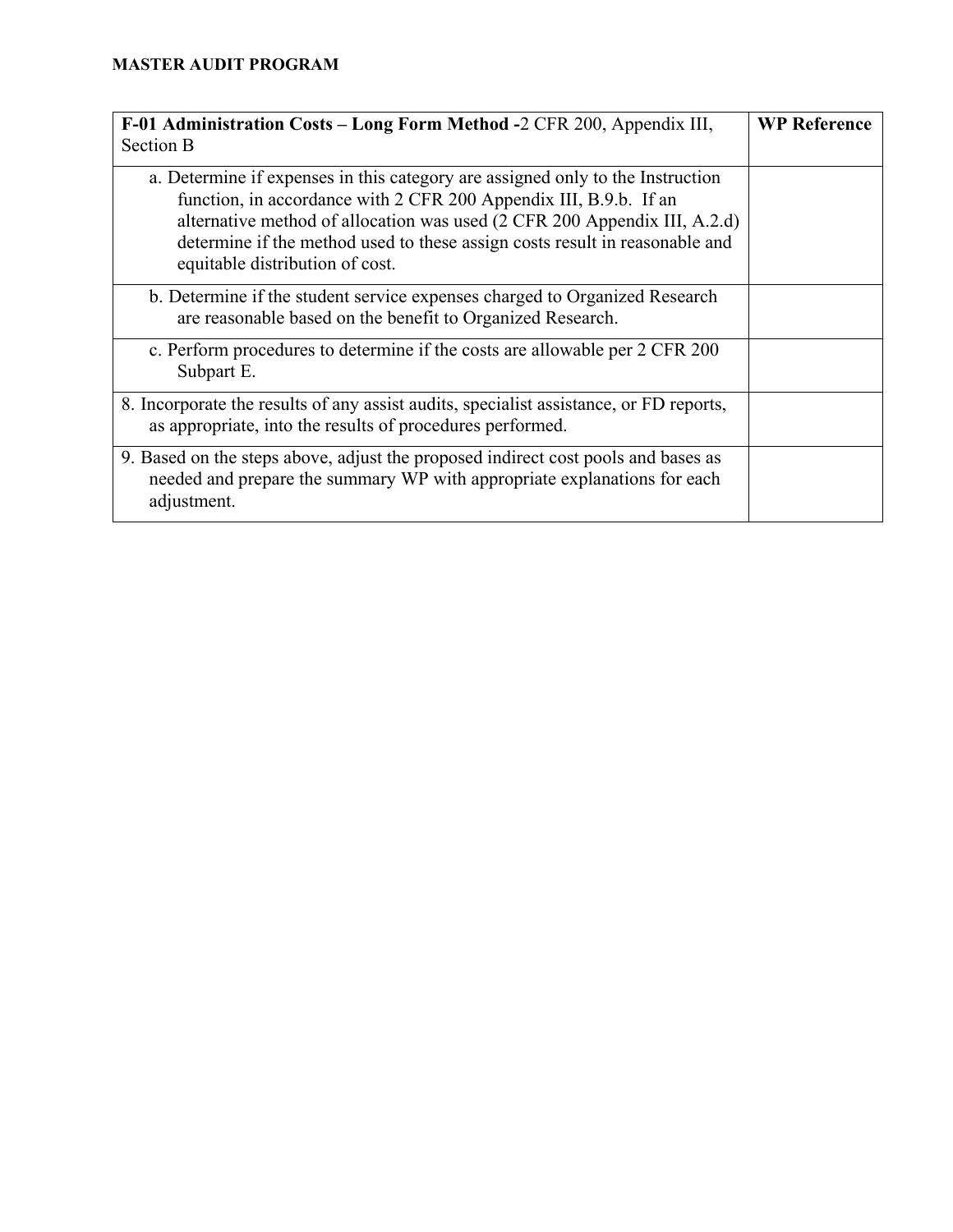| <b>G-01 Escalation Rates</b>                                                                                                                                                                                                                                                                                                                 | <b>WP Reference</b> |
|----------------------------------------------------------------------------------------------------------------------------------------------------------------------------------------------------------------------------------------------------------------------------------------------------------------------------------------------|---------------------|
| Version 2.2, dated May 2021                                                                                                                                                                                                                                                                                                                  |                     |
| Considering the understanding of the base-year costs and the development of the<br>proposed F&A rates documented in the risk assessment (WP B section), perform<br>the following procedures:                                                                                                                                                 |                     |
| 1. Evaluate the University's methodology for selecting escalation factors and<br>determine if the resulting escalation rates are reasonable.                                                                                                                                                                                                 |                     |
| 2. Determine if the University grouped costs into logical categories to which<br>escalation rates can be calculated and applied.                                                                                                                                                                                                             |                     |
| 3. Compare proposed escalation rates to the University's historical cost trends for<br>each rate component and determine if the proposed rates are reasonable based<br>on past experience.                                                                                                                                                   |                     |
| 4. Determine if the University assigned the proposed costs for each period in<br>which the escalation is expected to be incurred. Evaluate the methodology<br>for assigning cost through time-phasing and determine if it is consistent with<br>the performance periods over which the escalation factors will be used.                      |                     |
| 5. Determine if the University selected an appropriate basis for developing the<br>escalation factors (i.e., locally developed versus general economic escalation<br>index) for each cost category where escalation is applied.                                                                                                              |                     |
| 6. Evaluate the reasonableness of any locally developed information used to<br>select the escalation factors. Locally developed information might include:<br>labor union agreements, rental agreements, depreciation schedules, etc.<br>Determine if the factors are accurate and reasonable based on the locally<br>developed information. |                     |
| 7. Determine if the indices and time periods used to develop the escalation rates<br>are reasonable when compared to economic forecasts (e.g., through Global<br>Insight or an independent survey used by the University). If significantly<br>different, consider whether any differences should be questioned. (See<br>DCAAP 7641.74.).    |                     |
| 8. Incorporate the results of any assist audits, specialist assistance, or FD reports,<br>as appropriate, into the results of procedures performed.                                                                                                                                                                                          |                     |
| 9. Summarize the audit results on summary WP G and incorporate the results<br>into the results for sections E and F.                                                                                                                                                                                                                         |                     |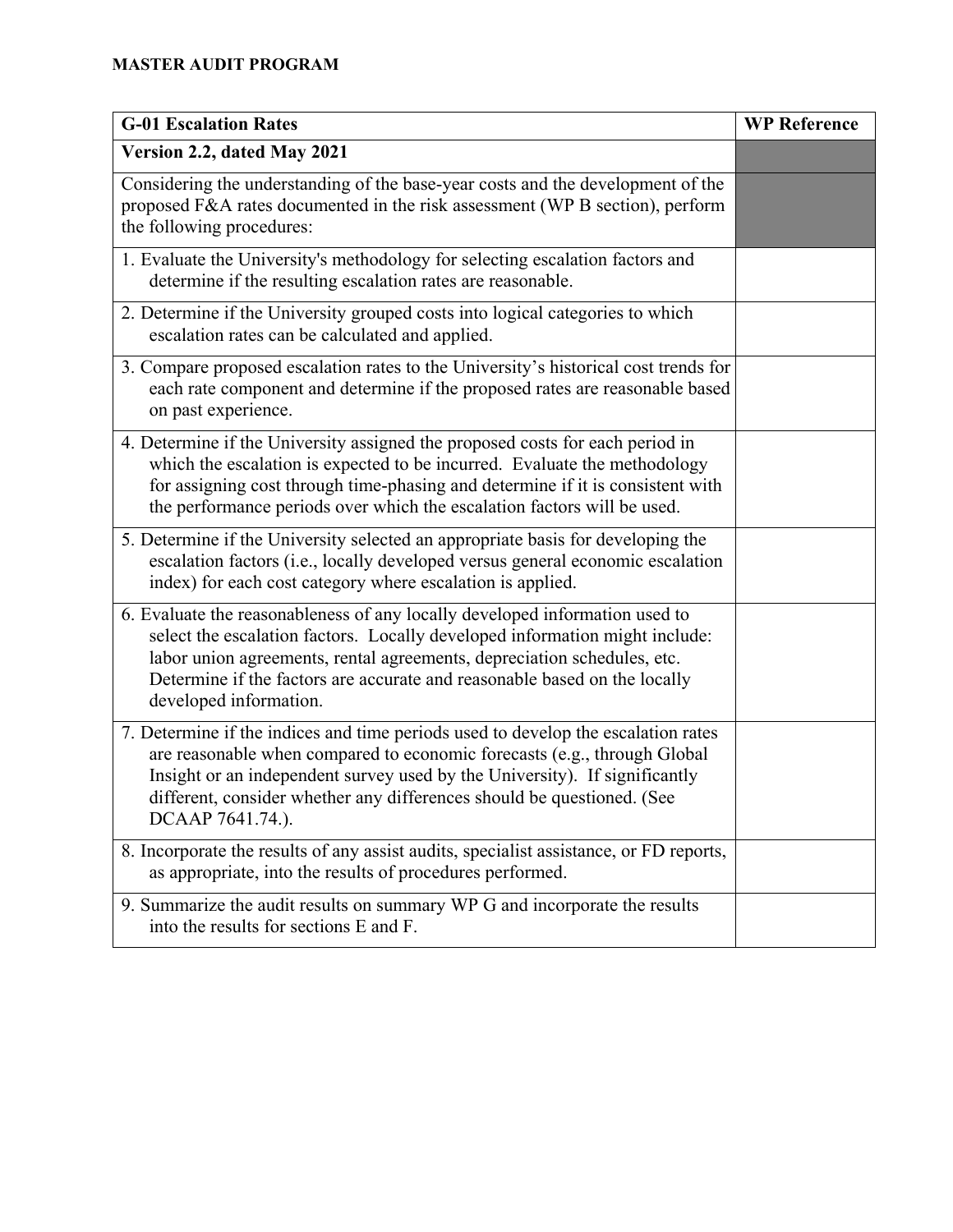| <b>H-01 Space Survey</b>                                                                                                                                                                                                                                                                                                                                               | <b>WP Reference</b> |
|------------------------------------------------------------------------------------------------------------------------------------------------------------------------------------------------------------------------------------------------------------------------------------------------------------------------------------------------------------------------|---------------------|
| Version 2.2, dated May 2021                                                                                                                                                                                                                                                                                                                                            |                     |
| Considering your understanding of the base-year costs and the development of the<br>proposed F&A rates documented in the risk assessment (WP B section), perform<br>the following procedures:                                                                                                                                                                          |                     |
| General                                                                                                                                                                                                                                                                                                                                                                |                     |
| The space study should be adequately documented and well supported. To<br>facilitate evaluating the reasonableness of the rationale and methodology for<br>completing the space survey, obtain the following documents:                                                                                                                                                |                     |
| Space use survey instructions, survey forms, functional definitions, and<br>٠<br>survey policies and procedures.                                                                                                                                                                                                                                                       |                     |
| Detailed results of the space use survey by room/room type summarized<br>$\bullet$<br>by both building and department.                                                                                                                                                                                                                                                 |                     |
| Blue print of the buildings, room and space floor plans.<br>$\bullet$                                                                                                                                                                                                                                                                                                  |                     |
| Campus map.<br>$\bullet$                                                                                                                                                                                                                                                                                                                                               |                     |
| 1. Evaluate the space survey to determine the following:                                                                                                                                                                                                                                                                                                               |                     |
| a. If the space survey is current and accurate and has been updated to reflect<br>changes in use, movement of facilities/components, new facilities, and<br>renovations.                                                                                                                                                                                               |                     |
| b. If the written instructions, policies and procedures are adequate to<br>appropriately complete the space use survey. Ensure the definitions of<br>facilities, buildings, capital assets and equipment are in compliance with 2<br>CFR 200.1 definitions.                                                                                                            |                     |
| c. If the functional space assigned to organized research is consistent with the<br>costs in the MTDC base used to allocate costs for organized research.<br>Verify that building/rooms coded to organized research are identified for<br>both Federally-sponsored and non-Federally sponsored programs that<br>fund the organized research performed in the location. |                     |
| d. If costs related to space used for a single function are allocated only to that<br>function.                                                                                                                                                                                                                                                                        |                     |
| e. If all activities that use joint space receive an equitable allocation of the<br>cost related to that space.                                                                                                                                                                                                                                                        |                     |
| 2. Evaluate the actual use of space:                                                                                                                                                                                                                                                                                                                                   |                     |
| a. Compare the current space survey with the previous space survey to<br>identify any significant changes and discrepancies. Evaluate the reasons<br>for significant discrepancies and determine if the current assignment of<br>space is reasonable based on the circumstances.                                                                                       |                     |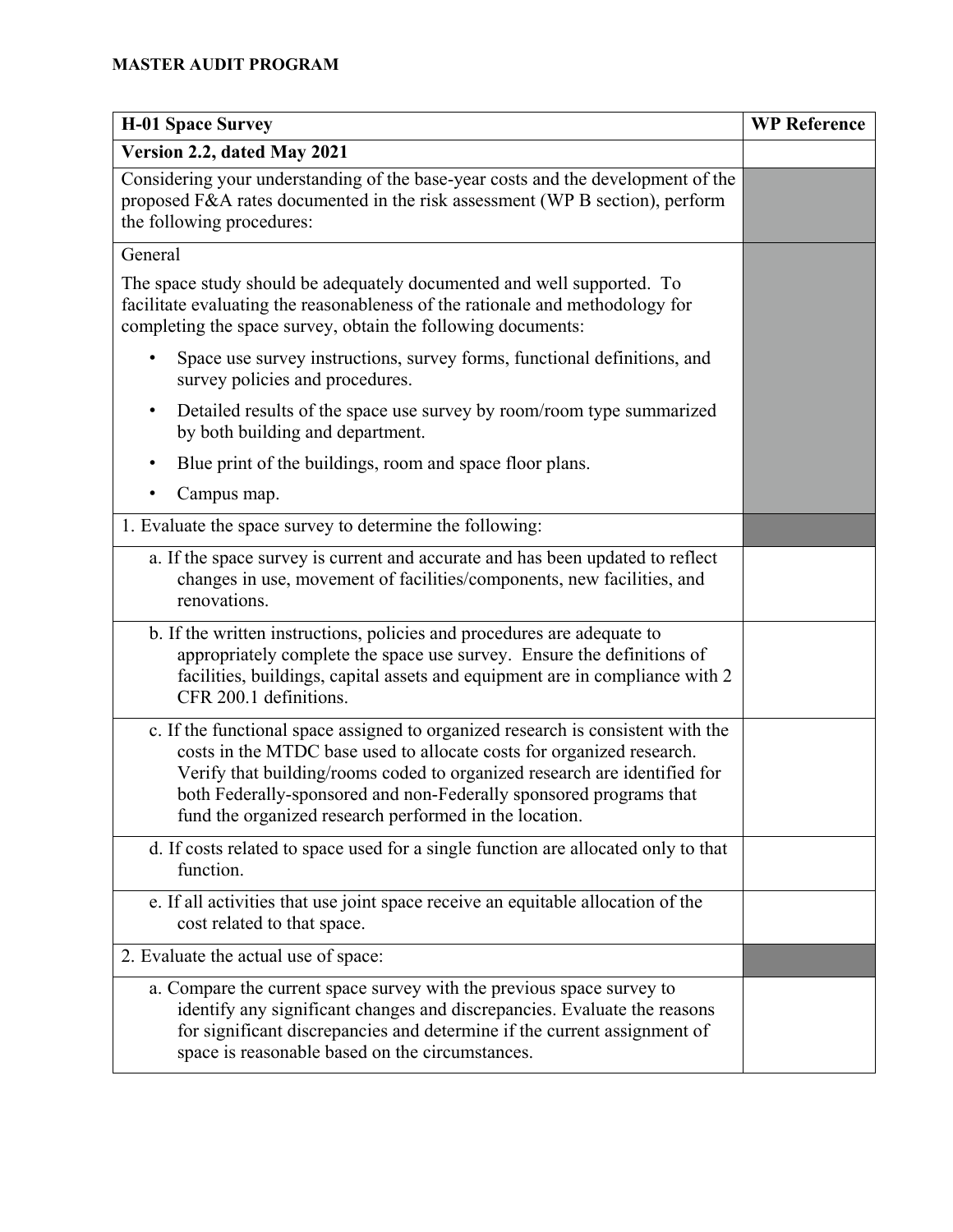| <b>H-01 Space Survey</b>                                                                                                                                                                                                                                   | <b>WP Reference</b> |
|------------------------------------------------------------------------------------------------------------------------------------------------------------------------------------------------------------------------------------------------------------|---------------------|
| b. Interview users of space or persons knowledgeable about the use of space<br>and determine if the space survey is a reasonable representation of the<br>actual use of space.                                                                             |                     |
| c. Conduct a physical observation of the space to identify significant<br>inconsistencies between actual usage and usage as reported in the space<br>study and determine if the space survey is a reasonable representation of<br>the actual use of space. |                     |
| d. Perform other testing as necessary (e.g., measurements, tracing cost from<br>the space survey to the F&A cost groupings, etc.) to determine if costs<br>associated with space are reasonable and equitably allocated.                                   |                     |
| 3. Incorporate the results of any assist audits, specialist assistance, or FD reports,<br>as appropriate, into the results of procedures performed.                                                                                                        |                     |
| 4. Summarize the results of the audit procedures and complete the H summary<br>WP. Prepare an exhibit and audit report notes suitable for inclusion in the<br>audit report as applicable.                                                                  |                     |

| I-01 Simplified Method $-2$ CFR 200, Appendix III, Section D                                                                                                                                                                                                                                                                                                                                                                                                                                                              | <b>WP Reference</b> |
|---------------------------------------------------------------------------------------------------------------------------------------------------------------------------------------------------------------------------------------------------------------------------------------------------------------------------------------------------------------------------------------------------------------------------------------------------------------------------------------------------------------------------|---------------------|
| Version 2.2, dated May 2021                                                                                                                                                                                                                                                                                                                                                                                                                                                                                               |                     |
| The simplified method for developing F&A rates may be used by smaller<br>educational institutions that receive \$10 million or less in direct federal funding.<br>However, if the allocations resulting from use of the simplified method appear to<br>be inequitable to either the Federal Government or the institution, the F&A rates<br>should be determined using the sections for evaluating the standard/regular<br>method proposals (Sections D, E, F, G, H, and I) of this audit program should be<br>completed. |                     |
| Considering the understanding of the base-year costs and the development of the<br>proposed F&A rates documented in the risk assessment (WP B section) and<br>results of other analysis (WP C section), perform the following procedures:                                                                                                                                                                                                                                                                                 |                     |
| 1. General                                                                                                                                                                                                                                                                                                                                                                                                                                                                                                                |                     |
| a. Determine if the classifications of cost as direct or indirect costs are<br>consistent with the University's established/disclosed procedures and<br>practices.                                                                                                                                                                                                                                                                                                                                                        |                     |
| b. Determine if the proposed F&A pool costs exclude unallowable costs per 2<br>CFR 200 Subpart E.                                                                                                                                                                                                                                                                                                                                                                                                                         |                     |
| 2. F&A Distribution Bases                                                                                                                                                                                                                                                                                                                                                                                                                                                                                                 |                     |
| a. If costs included in the F&A rate proposal have been audited by the<br>FAO(s) cognizant of the costs, document and incorporate results of<br>associated audits.                                                                                                                                                                                                                                                                                                                                                        |                     |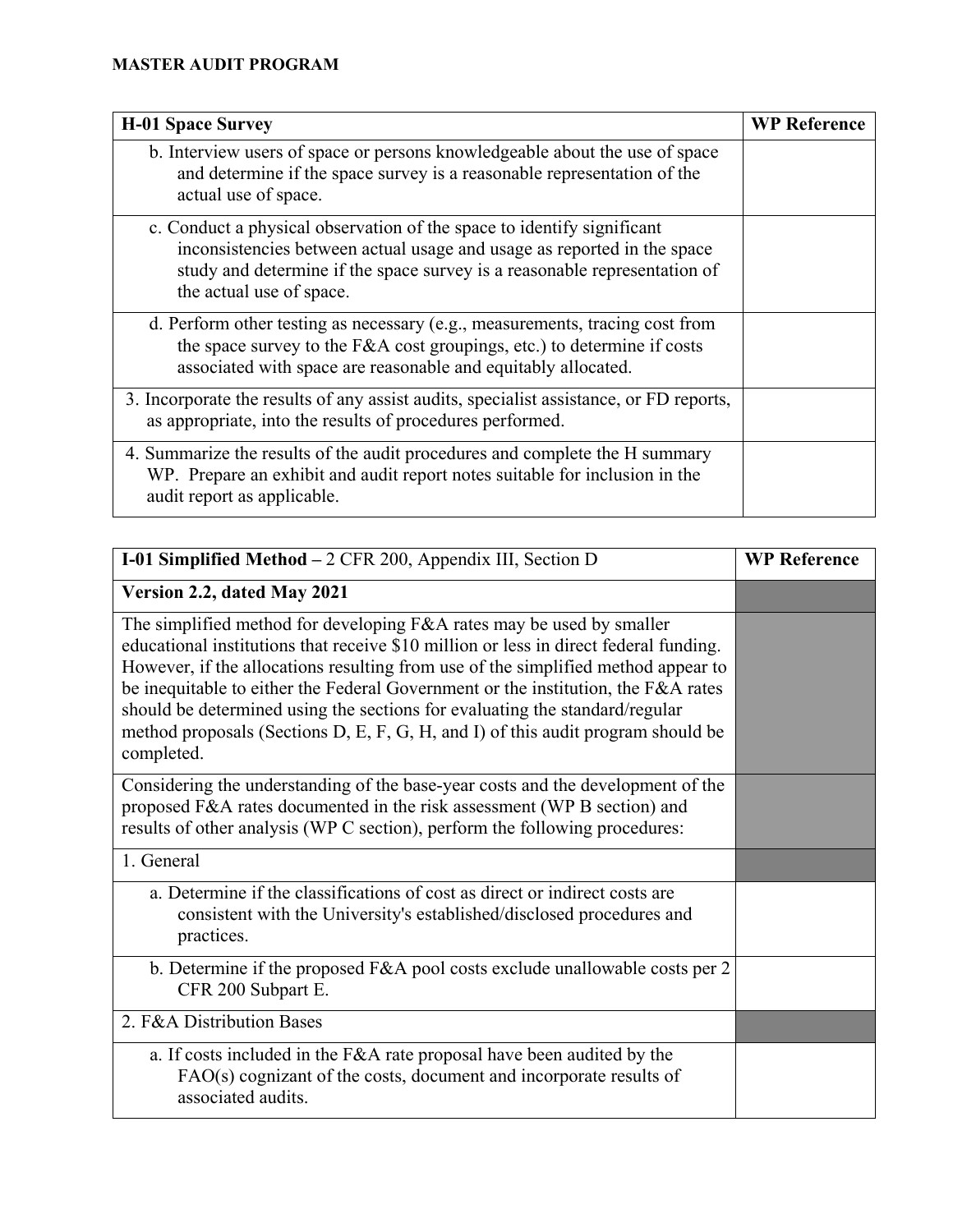| I-01 Simplified Method - 2 CFR 200, Appendix III, Section D                                                                                                                                                                                                                                               | <b>WP Reference</b> |
|-----------------------------------------------------------------------------------------------------------------------------------------------------------------------------------------------------------------------------------------------------------------------------------------------------------|---------------------|
| b. Determine if the allocation base includes both Federally-funded and non-<br>Federally funded programs.                                                                                                                                                                                                 |                     |
| c. Determine if the proposed allocation base is consistent with the<br>requirements of 2 CFR 200 and provides for an equitable distribution of<br>F&A costs.                                                                                                                                              |                     |
| d. (1) If the University used direct salaries and wages as the distribution<br>base, verify that salaries and wages are excluded from the F&A cost pool.                                                                                                                                                  |                     |
| e. (2) If the University used the modified total direct cost base, determine if<br>the allocation base included all of the University's direct functions.                                                                                                                                                 |                     |
| 3. Facilities and Administration Costs                                                                                                                                                                                                                                                                    |                     |
| a. Determine if costs for student administration and services, student<br>activities, student aid, scholarships, fellowships, and tuition remission are<br>excluded from the pool.                                                                                                                        |                     |
| b. Determine if costs for operation and maintenance of physical plants and<br>buildings, and related depreciation exclude depreciation costs applicable<br>to non-Federally funded programs.                                                                                                              |                     |
| c. Determine if Deans' Office Administration costs are limited to 20 percent<br>(20%) of the total salaries and expenses for all deans' offices and heads<br>of departments.                                                                                                                              |                     |
| d. Select a sample of cost and determine if the proposed costs are allowable per<br>the 2 CFR 200 cost principles identified in 2 CFR 200, Subpart E.                                                                                                                                                     |                     |
| 4. Incorporate the results of any assist audits, specialist assistance, or FD reports<br>into the results of audit procedures as appropriate.                                                                                                                                                             |                     |
| 5. If the audited results indicate the allocation of cost is not equitable to either the<br>Federal government or the University, perform the audit procedures for<br>audits of proposals submitted using the Long Form Method (Sections D, E, F,<br>G and H (and J if necessary) of this audit program). |                     |
| 6. Summarize the results of the audit procedures on summary WP I. Prepare an<br>exhibit and audit report notes suitable for inclusion in the audit report as<br>applicable.                                                                                                                               |                     |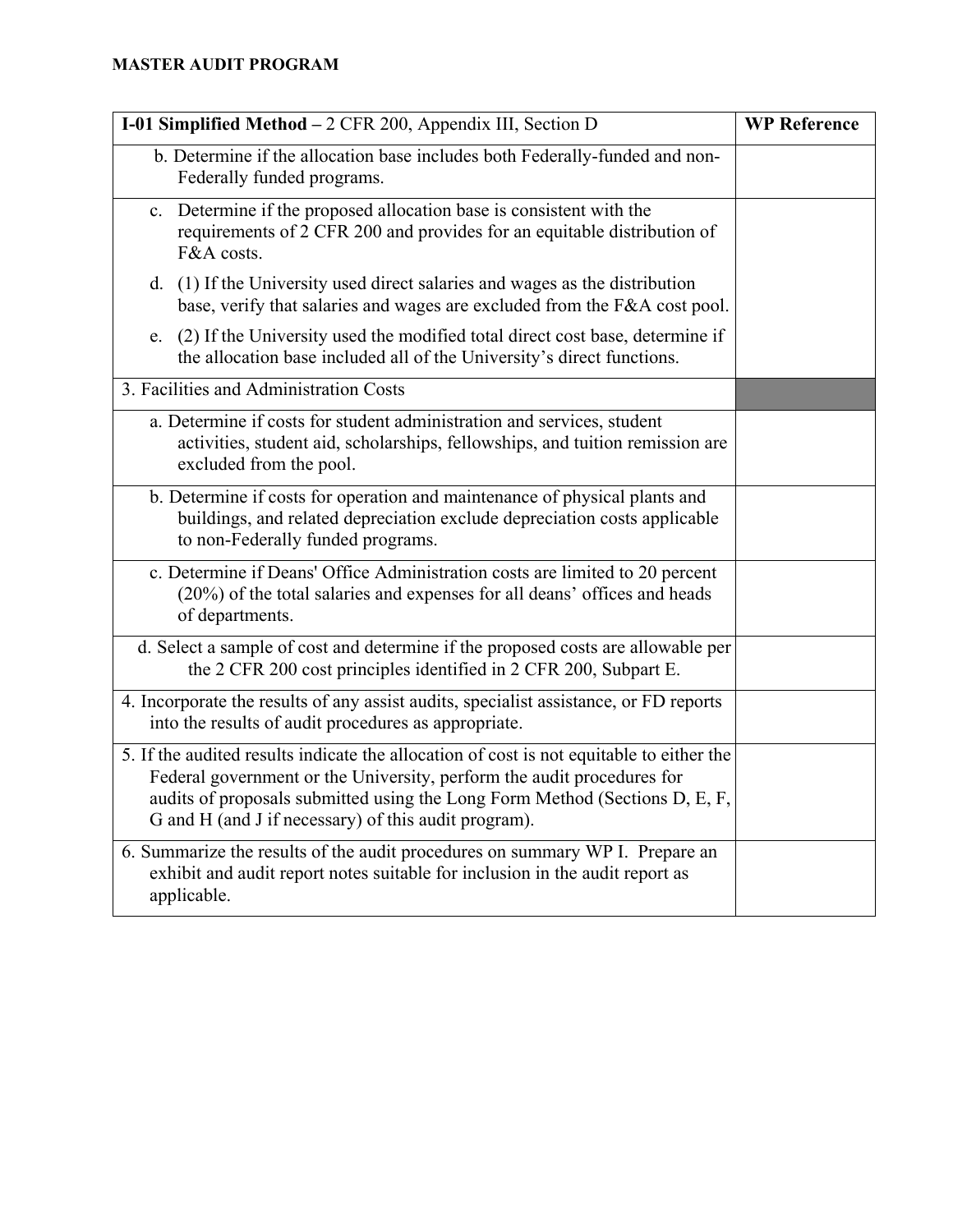| U-1 Agency Compensation Team: Compensation Reasonableness and 2 CFR<br><b>200 Allowability Cap</b>                                                                                                                                                                                                                                                                                                                                   | <b>WP Reference</b> |
|--------------------------------------------------------------------------------------------------------------------------------------------------------------------------------------------------------------------------------------------------------------------------------------------------------------------------------------------------------------------------------------------------------------------------------------|---------------------|
| Version 2.2, dated May 2021                                                                                                                                                                                                                                                                                                                                                                                                          |                     |
| If specialist assistance is necessary to determine the reasonableness of<br>compensation, coordinate with, and provide section U of the audit program to the<br>DCAA Compensation team.                                                                                                                                                                                                                                              |                     |
| 1. Up Front Communication and Planning                                                                                                                                                                                                                                                                                                                                                                                               |                     |
| a. Review the FAO's request and accompanying data. Then discuss the request<br>with the requesting audit team. Verify that all required information is<br>available now or will soon be provided, including:                                                                                                                                                                                                                         |                     |
| Position descriptions,<br>٠                                                                                                                                                                                                                                                                                                                                                                                                          |                     |
| Market pricing surveys,                                                                                                                                                                                                                                                                                                                                                                                                              |                     |
| Outside consultant studies,<br>٠                                                                                                                                                                                                                                                                                                                                                                                                     |                     |
| Compensation policies and procedures, etc.<br>٠                                                                                                                                                                                                                                                                                                                                                                                      |                     |
| If data is incomplete, make inquiries to determine when the data will be<br>provided. If the data is unavailable, document the explanation and discuss<br>with your supervisor the implications on the planned audit procedures.                                                                                                                                                                                                     |                     |
| b. Review all FAO-prepared risk documentation including inquiries, analytical<br>analyses, etc. Coordinate with the FAO to clarify your understanding of<br>risk, collaborate with the FAO to fine tune the risk conclusions, and<br>document the rationale for the positions selected for further evaluation.                                                                                                                       |                     |
| c. Document your understanding of the University's basis for proposed<br>compensation, including justifications for setting compensation higher<br>than market mean (e.g., qualitative factors).                                                                                                                                                                                                                                     |                     |
| 2. Evaluate Compensation Using 2 CFR 200 Limits                                                                                                                                                                                                                                                                                                                                                                                      |                     |
| Determine applicable 2 CFR 200 Compensation Limitations. For each<br>individual selected, identify the applicable Cap, determine whether the<br>proposed amounts comply with the compensation limitations, and classify<br>costs in excess of the Cap prior to proceeding with the reasonableness testing.                                                                                                                           |                     |
| 3. Evaluate Compensation Reasonableness                                                                                                                                                                                                                                                                                                                                                                                              |                     |
| a. Thoroughly read each position description and determine whether it is<br>sufficiently described to match a survey description. If inadequate, obtain<br>other documents describing the position's duties and functions. If it<br>remains inadequate or altogether absent, document this fact, and discuss<br>with your supervisor whether additional procedures are required to<br>effectively match the position to survey data. |                     |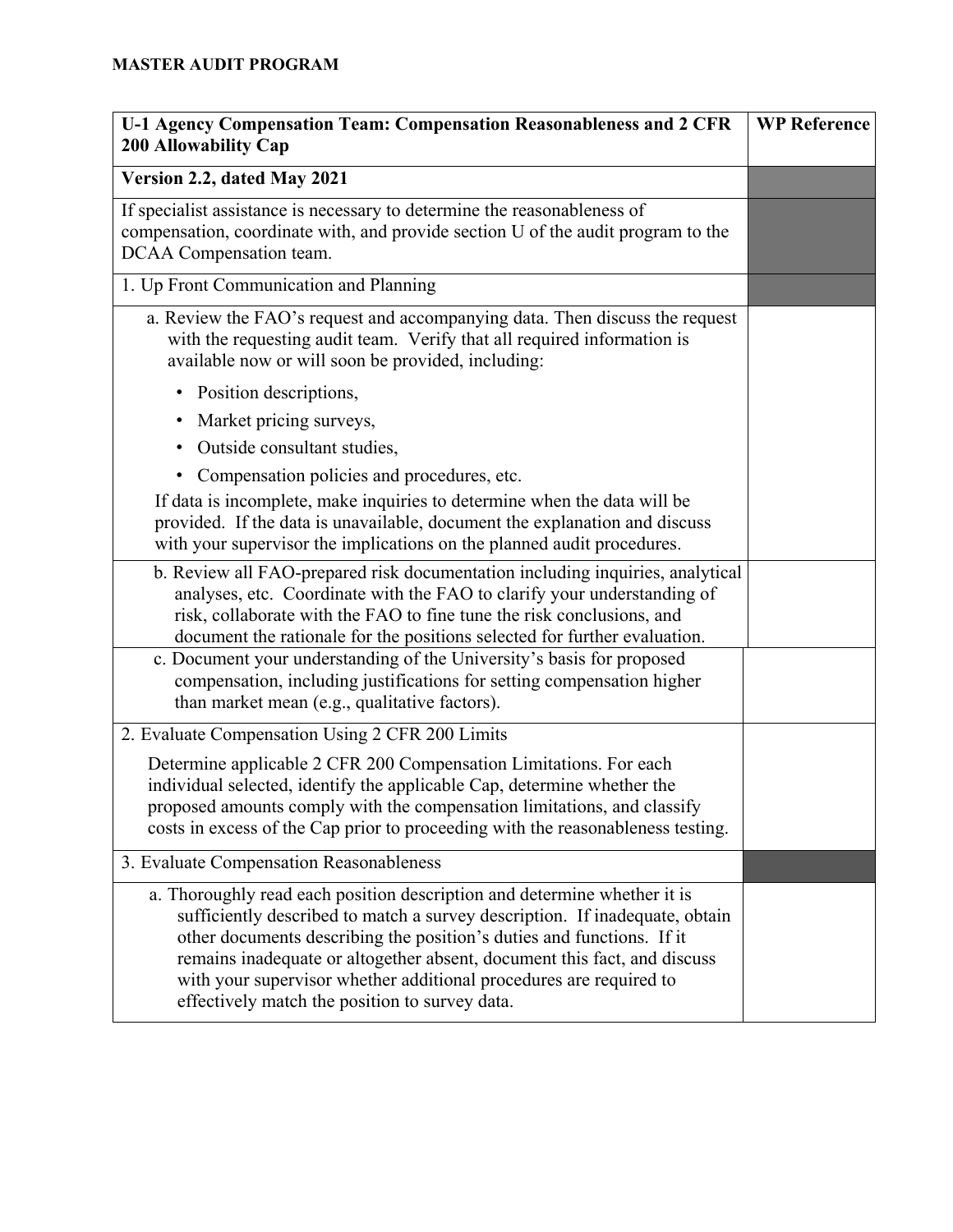| U-1 Agency Compensation Team: Compensation Reasonableness and 2 CFR<br><b>200 Allowability Cap</b>                                                                                                                                                                                                                                                                                                                                                                                     | <b>WP Reference</b> |
|----------------------------------------------------------------------------------------------------------------------------------------------------------------------------------------------------------------------------------------------------------------------------------------------------------------------------------------------------------------------------------------------------------------------------------------------------------------------------------------|---------------------|
| b. Identify the best-fit compensation survey for each selected job/position,<br>finding the best match of the University's revenue, industry, geographic<br>location (area from which employees are recruited and lost), and<br>participation by universities not performing Federal awards. Adjust these<br>factors considering the skill and complexity of each tested position (e.g.,<br>advanced engineers are often recruited nationally while entry level<br>engineers are not). |                     |
| c. Select the appropriate survey for each position classification and<br>document your rationale.                                                                                                                                                                                                                                                                                                                                                                                      |                     |
| d. Determine if the University is following its established policy or procedure<br>for issuing bonuses and that the bonus was actually awarded.                                                                                                                                                                                                                                                                                                                                        |                     |
| e. Determine if the University's allowable fringe benefits are below market<br>level. If below market, consider the prevailing circumstances before<br>adding an "offset" equal to the difference between the University's<br>allowable fringe benefits and the market fringe benefits.                                                                                                                                                                                                |                     |
| f. Determine if the University is claiming Long Term Incentive (LTI)<br>compensation, or whether the circumstances call for an LTI offset. Ensure<br>any LTI is evaluated for allowability and reasonableness.                                                                                                                                                                                                                                                                         |                     |
| No offset consideration is necessary if LTI plans or LTI awards are<br>not prevalent under the University's circumstance. If LTI<br>compensation is deemed appropriate, ensure it:                                                                                                                                                                                                                                                                                                     |                     |
| · Only includes allowable cost components, and                                                                                                                                                                                                                                                                                                                                                                                                                                         |                     |
| • Is founded using a reasonable base salary.                                                                                                                                                                                                                                                                                                                                                                                                                                           |                     |
| g. For each selection, compare the proposed compensation to the reasonable<br>compensation level and question the difference.                                                                                                                                                                                                                                                                                                                                                          |                     |
| 4. Summarize and Communicate Results                                                                                                                                                                                                                                                                                                                                                                                                                                                   |                     |
| a. For each selection, document the conclusion, basis of proposed cost, and<br>audit evaluation. Provide the FAO the documentation necessary to<br>understand the evaluation, and to meet our professional standards.                                                                                                                                                                                                                                                                  |                     |
| b. Communicate the results with the FAO audit team and discuss the findings<br>with the University as appropriate. Address questions and University<br>rebuttals as necessary through the FAO. If significant exceptions, offer to<br>attend negotiations.                                                                                                                                                                                                                             |                     |